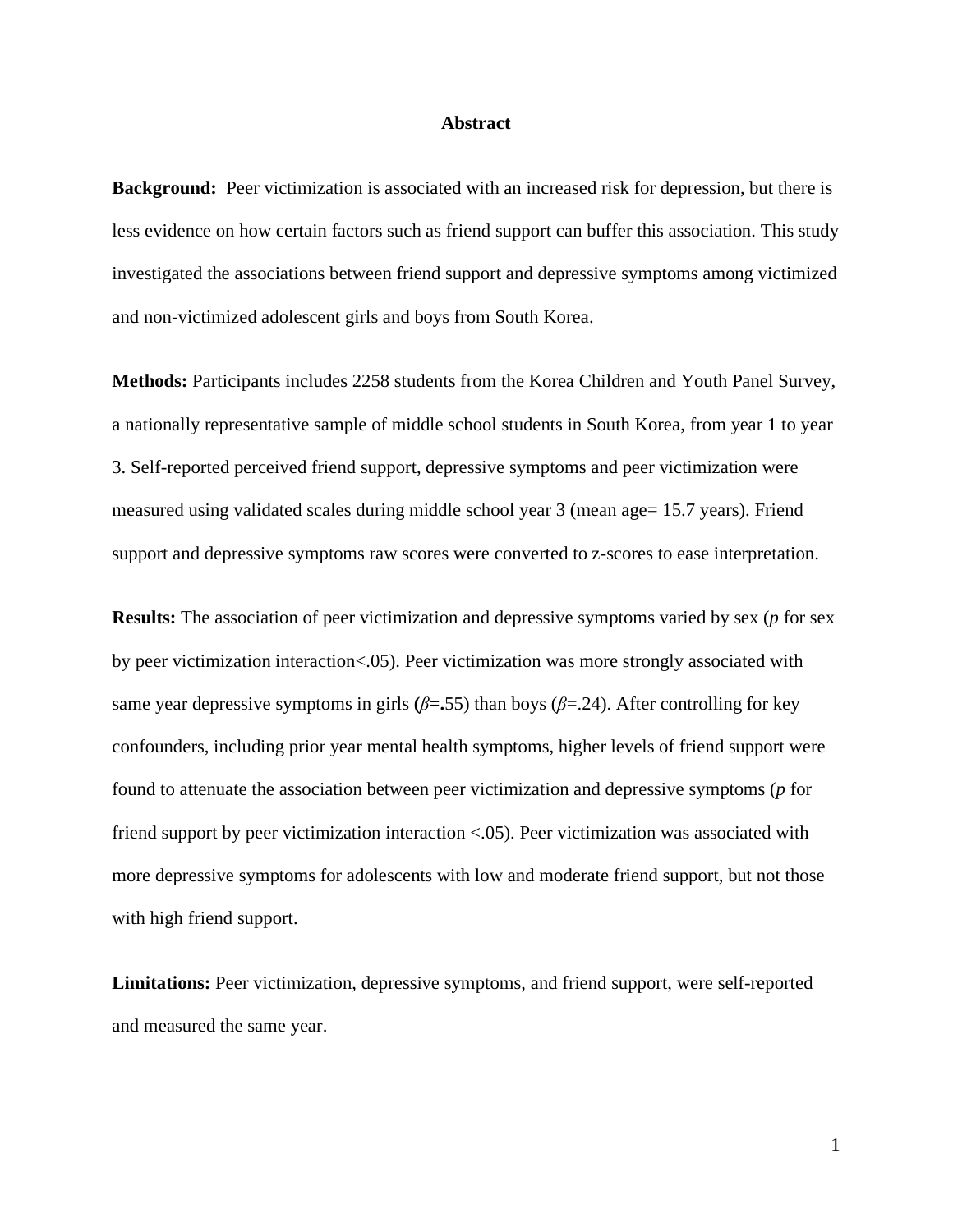**Conclusions:** Friend support protects victimized South Korean adolescents from the negative effect of peer victimization on depressive symptoms, hence contributing to close the gap in depression between victimized and non-victimized adolescents. Thus, leveraging friend support may represent and economical way to reduce the harm of victimization on depressive symptoms. **Keywords:** peer victimization, bullying, depressive symptoms, friend support, protective.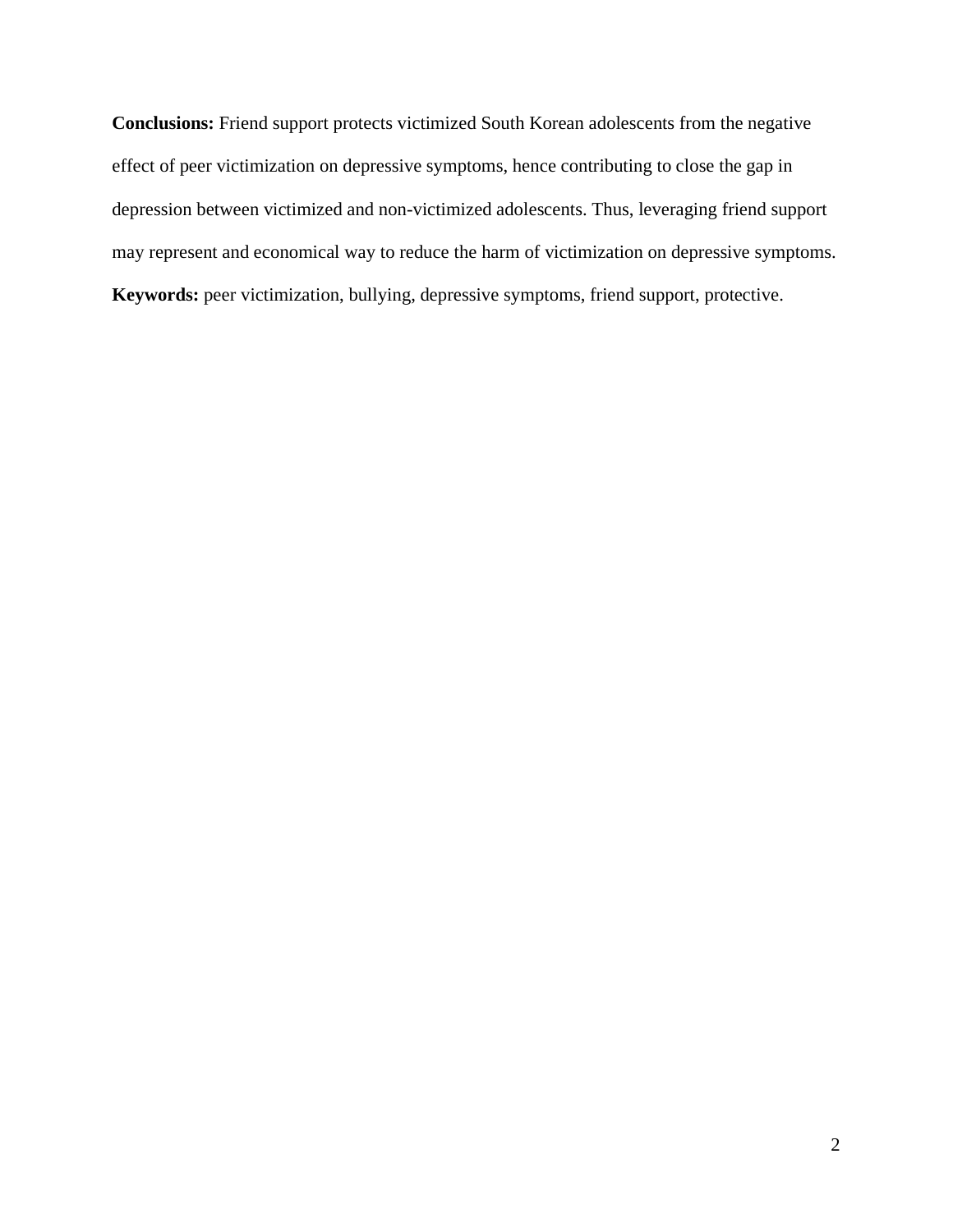#### **Introduction**

Peer victimization, defined as physical, verbal, or psychological harm caused by peers outside the norms of appropriate conduct (Finkelhor et al., 2012), is a major public health concern around the world (Craig et al., 2009; Geoffroy et al., 2018; Koyanagi et al., 2019). It includes, but is not limited to, bullying which is characterized by an imbalance of power between the perpetrator and the victim (Olweus, 1993). Peer victimization is a common experience in adolescence. A large survey of adolescents in 40 countries indicated that 12.6% of 11- to 15 year-olds reported being exposed to bullying victimization in the past 2 months, with varying prevalence across sex, age, and countries (Craig et al., 2009).

Systematic reviews, meta-analyses, and recent studies found that peer victimization is associated with poor mental health including depressive symptoms, as well as a clinical diagnosis of depression in adolescence and later in adulthood (Bowes et al., 2016; Copeland et al., 2013; Geoffroy et al., 2018; Klomek et al., 2015; Moore et al., 2017; Reijntjes et al., 2010). Such associations were independent from prior mental health symptoms (including externalizing and internalizing symptoms) and family characteristics that are known for their associations with both peer victimization and depressive symptoms, and could have acted as confounders. To illustrate, Geoffroy et al. (2018) reported that children from the Quebec Longitudinal Study of Children Development (Canada) who were chronically victimized by their peers from 6 to 13 years old were at higher risk of experiencing debilitating depressive symptoms in midadolescence compared to those who had not been victimized, even after adjusting for a range of mental health and family characteristics (e.g. prior depressive symptoms and family hardship) concurrent or prior to peer victimization. Similarly, in the Avon Longitudinal Study of Parents and Children (ALSPAC, United Kingdom), adolescents who were frequently victimized by peers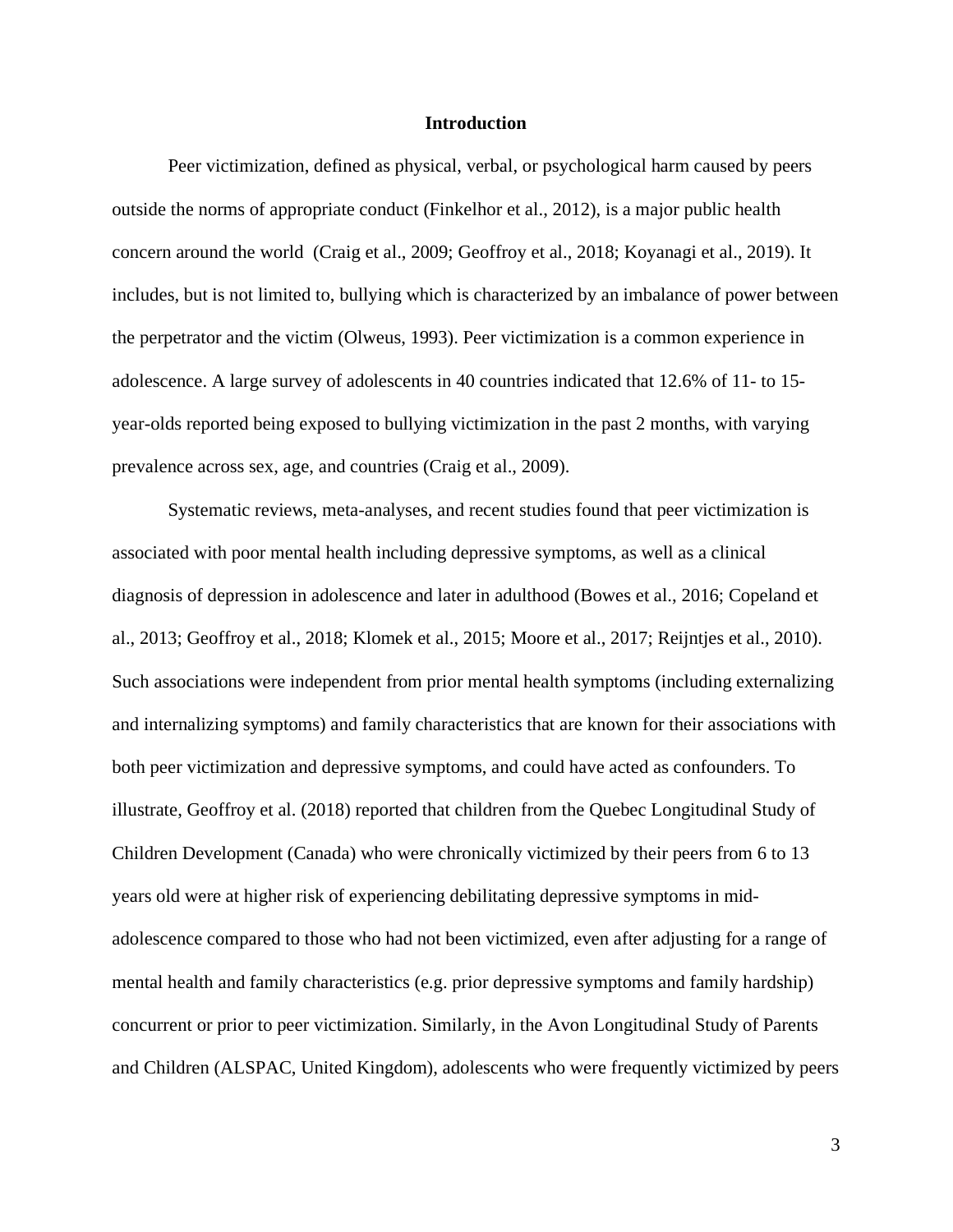had over a twofold increase in odds for clinical depression in early adulthood, even after adjusting for previous depressive symptoms and other key confounders (Bowes et al., 2016).

Similarly in South Korea, associations of peer victimization and depressive symptoms have been reported in children from elementary to high school (Bhang et al., 2012; Jung et al., 2017; Kim et al., 2016; Yang et al., 2006), however only one study had adjusted for key confounders (Yang et al., 2006). Controlling for these individual and familial vulnerabilities is key to avoid reporting inflated estimation of the real magnitude of association between peer victimization and depressive symptoms, due to reciprocal effects (Martin-Storey et al., 2018; Oncioiu et al., 2020).

Furthermore, it is unclear whether peer victimization affects depressive symptoms in boys and girls similarly. While the vast majority of studies reported that victimized boys and girls were equally likely to report depressive symptoms (Craig, 1998; Geoffroy et al., 2018; Saluja et al., 2004; Turner et al., 2013), few reported that victimized girls are at higher risk than boys (Bond et al., 2001; Klomek et al., 2007; Takizawa et al., 2014; Williams et al., 2017), and one study reported that victimized boys reported more depressive symptoms compared to girls (Cheng et al., 2008).

To date, research on depression in youth has mostly focused on risk factors, such as peer victimization. However, less is known about factors that may buffer the putative effect of these adverse social experiences (Arango et al., 2018; Patel et al., 2007). For example, a recent systematic review of studies in Western countries showed that children and adolescent with greater social support reported fewer depressive symptoms, but the role of social support in the context of adversity was not investigated (Gariepy et al., 2016). As adolescence is a period where peers are a salient source of support against depressive symptoms (Rueger et al., 2016), peers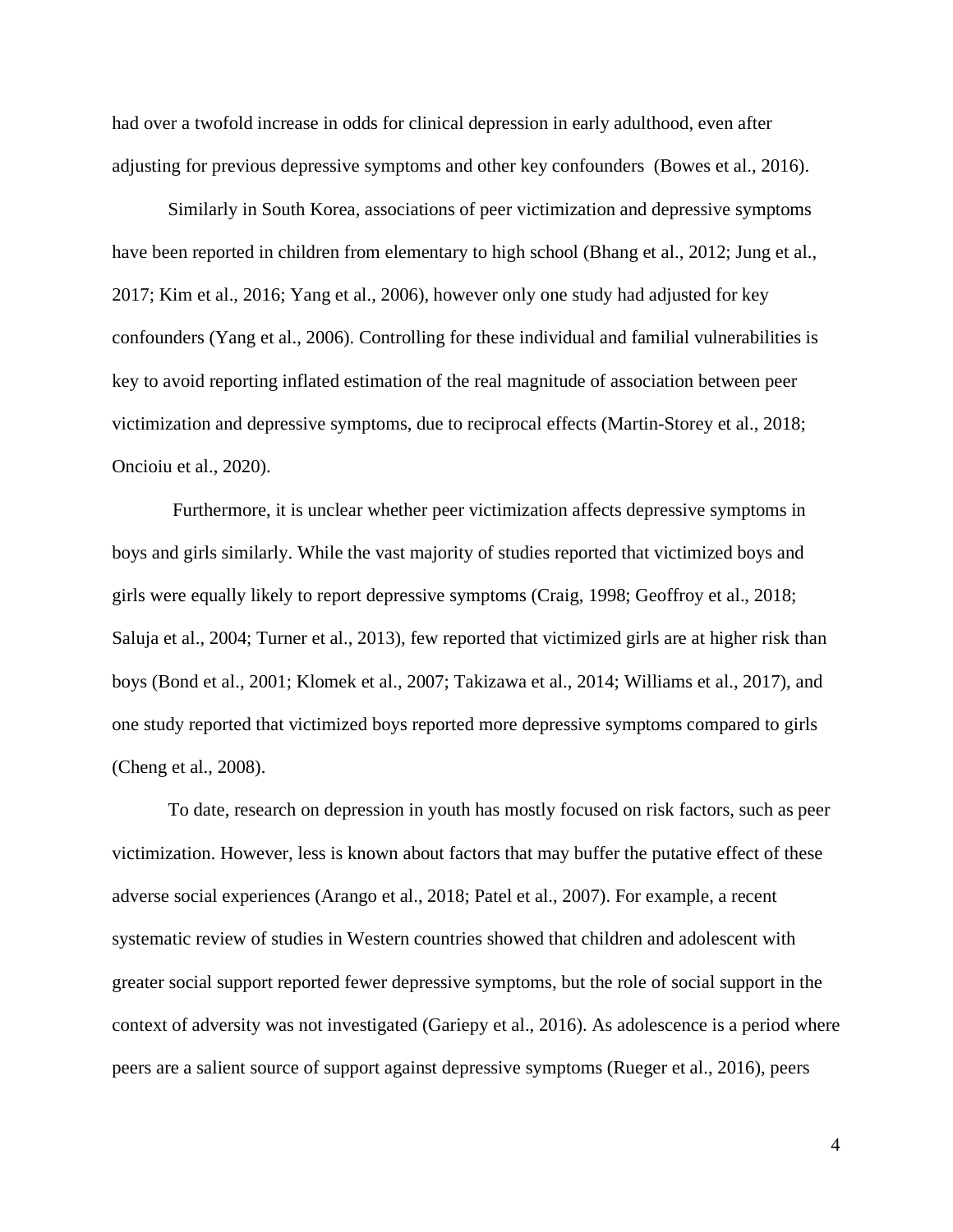may also help young people cope with the negative consequences of adverse life experiences such as peer victimization.

Many studies have found that social and friend support is associated with a lower risk of depressive symptoms in youth in general (Auerbach et al., 2011; Hall-Lande et al., 2007; La Greca et al., 2005; Minkkinen, 2014; Rueger et al., 2010; Scardera et al., 2020), but it is unclear whether friend support can benefit adolescents in the context of peer victimization (Cheng et al., 2008; Cooley et al., 2015; Holt et al., 2007; Pouwelse et al., 2011; Tanigawa et al., 2011; Yin et al., 2017). On the one hand, some studies have reported that friend support is associated with fewer depressive symptoms for all youth, whether they had been victimized or not (Pouwelse et al., 2011; Yin et al., 2017). On the other hand, other studies reported the protective effect of friend support only in those exposed to peer victimization (Cheng et al., 2008; Cooley et al., 2015). Sex differences may also exist as one study reported that all girls benefited from friend support regardless of whether they were victimized, while only victimized boys with friend support reported fewer depressive symptoms (Tanigawa et al., 2011).

As far as we are aware, evidence to date linking social support and depressive symptoms is largely based on cross-sectional samples, and most studies have not controlled for prior mental health symptoms (Gariepy et al., 2016). This is problematic because youth who experience better mental health may perceive more social support in their environment, leading to an inflation of the real magnitude of the expected association (Cheng et al., 2008; Cooley et al., 2015; Holt et al., 2007; Pouwelse et al., 2011; Tanigawa et al., 2011; Yin et al., 2017). Thus, stronger support for the hypothesized buffering impact of friend support on depressive symptoms following peer victimization requires the inclusion of prospectively and repeatedly collected measures of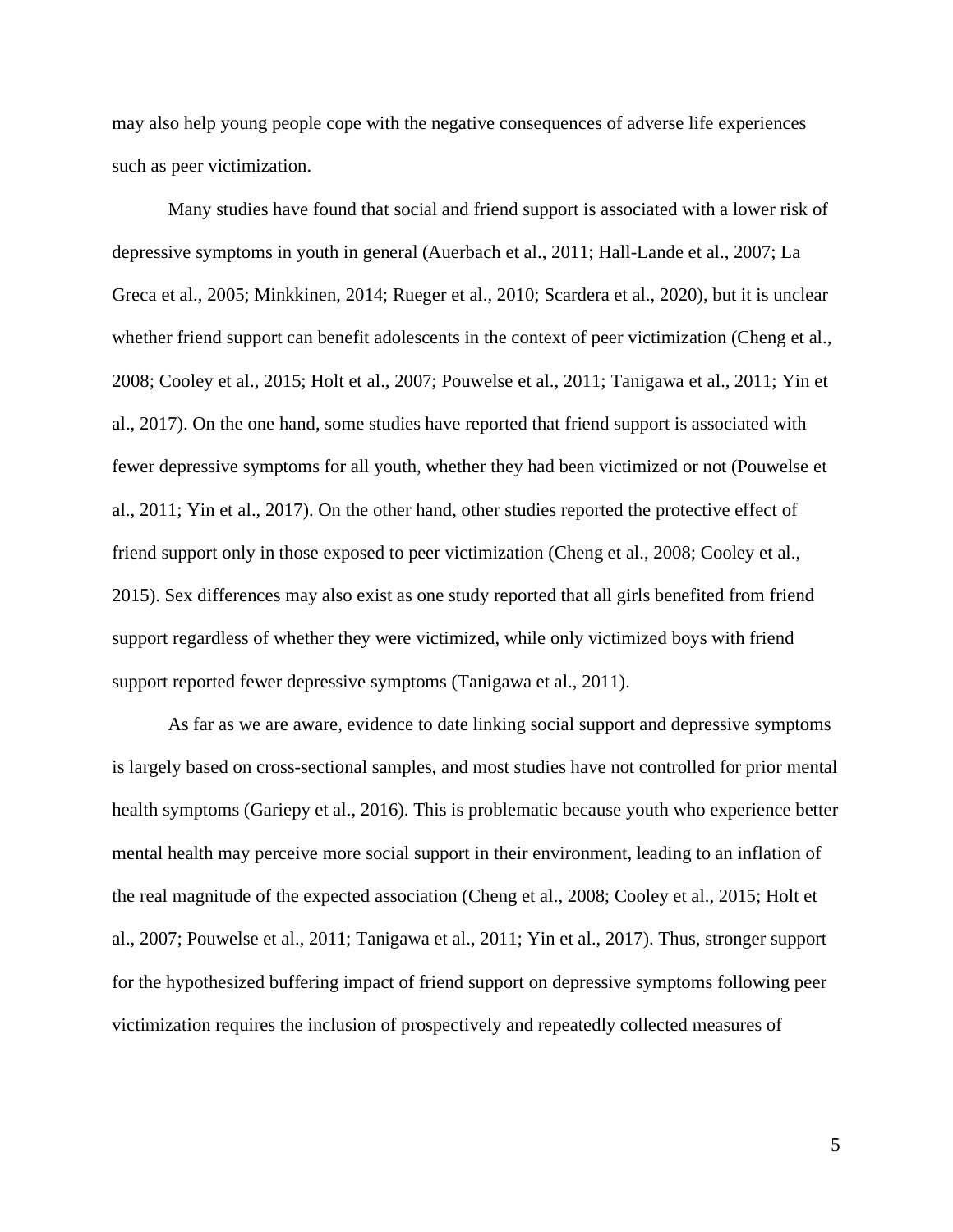depressive symptoms and peer victimization to statistically control for reciprocal effects and thus, minimize the influence of reverse causality.

Furthermore, to the best of our knowledge, only two studies having investigated the role of friend support on the association between peer victimization and depressive symptoms in non-Western population (Cheng et al., 2008; Yin et al., 2017). This is important because peer victimization may be different in nature in non-Western countries; for example in South Korea, collective peer victimization, with several bullies targeting one victim, is a prevalent type of bullying (Lee, 2010). Furthermore, friend support may have a distinct significance and impact on mental health in collectivist societies such as South Korea (Lee, 2010; Park et al., 2015) or other non-Western countries.

Using data collected across three middle school years from the Korean Children and Youth Panel Survey, a large population-based cohort, the present study examined 1) the concurrent association between peer victimization and depressive symptoms in adolescents, and 2) whether perceived friend support moderates this association, while adjusting for key confounding factors in the prior years, including depressive symptoms. We also investigated the possibility of differential association by sex (or sex by peer victimization interaction). If significant sex interactions were found, associations were examined in boys and girls separately, if not, sex was adjusted for.

#### **Methods**

#### *Participants*

Participants were from the Korea Children and Youth Panel Survey (KCYPS), a nationally representative cohort conducted by the National Youth Policy Institute. The dataset includes 2351 year 1 middle school students in 2010 and followed up annually thereafter (NYPI, 2014).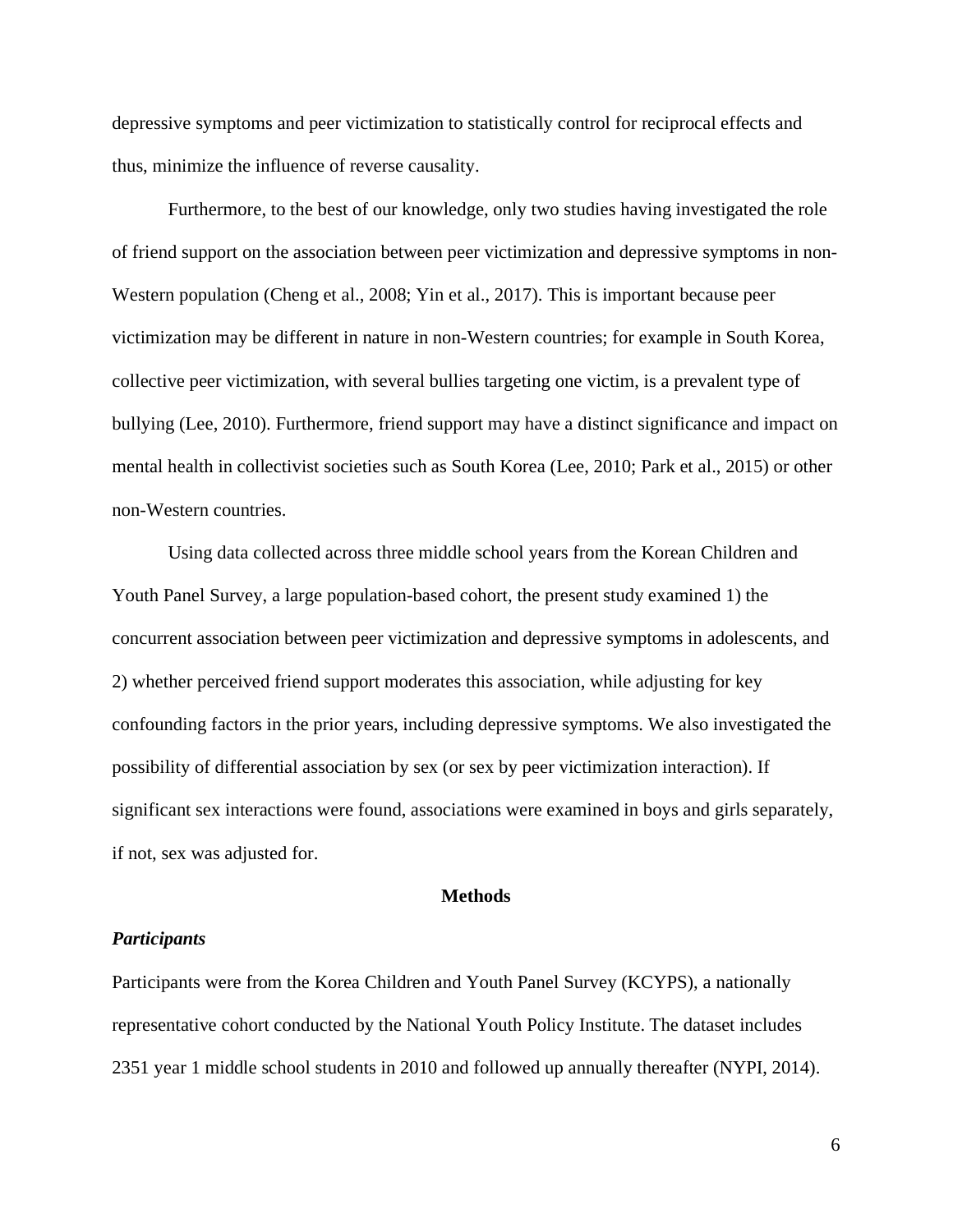The National Youth Policy Institute randomly selected KCYPS participants using a stratified multi-stage cluster sampling method by school size from 78 middle schools, in 9 provinces and 7 metropolitan areas (NYPI, 2010). The use of KCYPS data was approved by the Institutional Research Board at Korea University (IRB-2019-0288) with a waiver for informed consent since the data were obtained from a public depository freely accessible online. Further information about the KCYPS selection and data collection can be found online (NYPI, 2014). The present study included data from the baseline of the cohort in 2011 at year 1 of middle school (mean age=13.7; SD=0.33), at year 2 in 2012 (mean age=14.7; SD=0.33), and at year 3 in 2013 (mean age=15.7; SD=0.33). Follow-up rates for year 2 and year 3 were 97.0% (n=2346) and 96.1% (n=2337), respectively. Information on peer victimization, perceived friend support, and depressive symptoms was available for 2257 participants, and among those 2227 participants had complete information on confounding factors; representing 94.7% of the original cohort.

#### *Measures*

#### *Peer victimization exposure in middle school year 3*

Participants responded to the Korean School Violence Victimization Questionnaire (Hong et al., 2017; Kim et al., 2015; Lee et al., 2014) developed by the Korean National Youth Policy Institute (NYPI, 2014). The questionnaire assesses the presence (yes or no) of the following 7 victimization experiences by peers in the past 12 months (i.e. "being seriously teased or mocked"; "being bullied", "being assaulted", "being threatened", "being robbed of money or goods", "being sexually assaulted or harassed", "hearing serious verbal violence"; Cronbach  $\alpha$ =0.91 in the study sample). The peer victimization measure was dichotomous; youth were considered victimized by peers if they reported at least one event of peer victimization. *Depressive symptoms outcome in middle school year 3*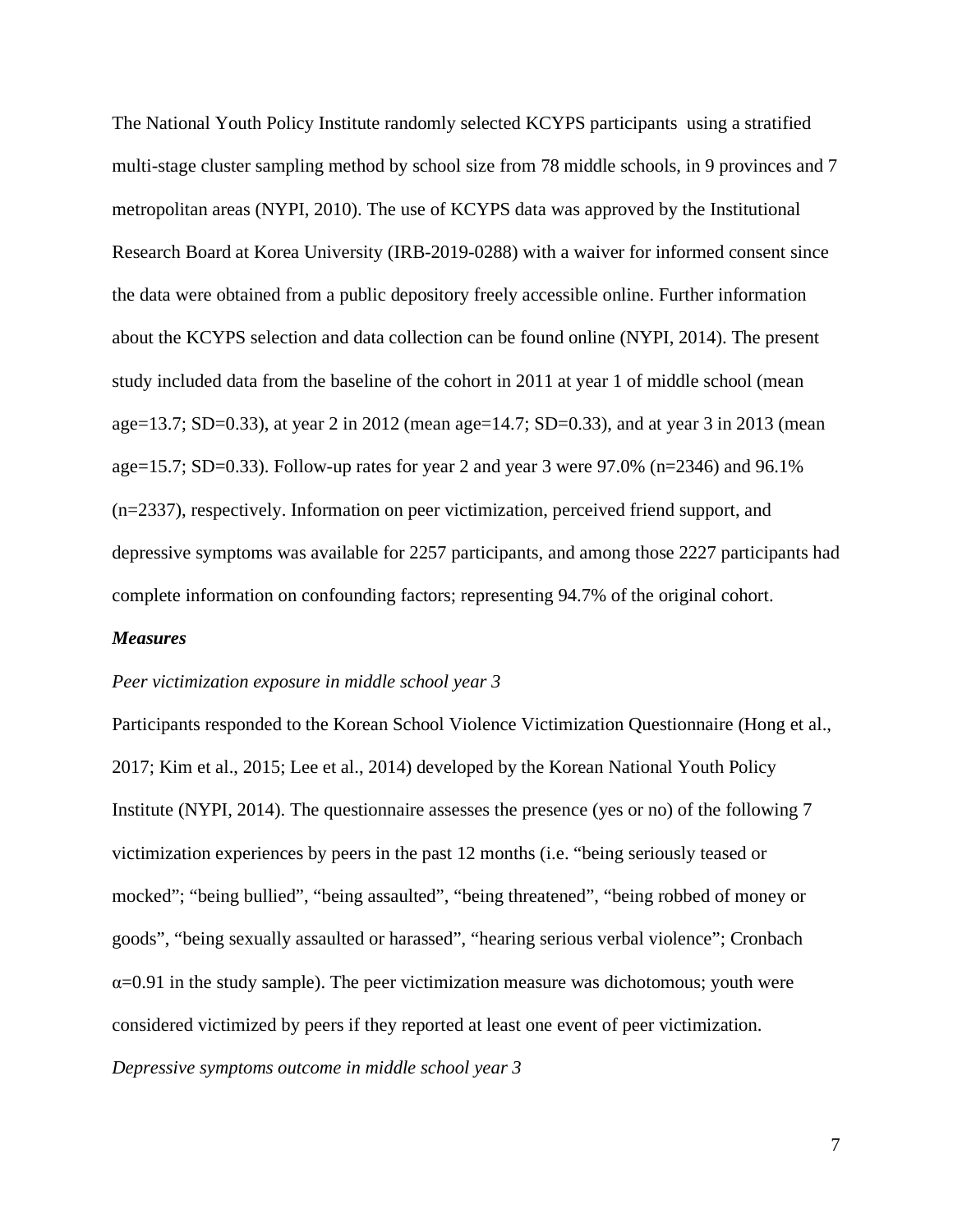Symptoms of depression were measured by the depression subscale of the Symptom Checklist-90 Revised (SCL-90 revised) (Derogatis et al., 1974); translated into Korean (Kim et al., 1978; Lee et al., 2010; Park et al., 2016) and previously used in Korean adolescent samples (Bhang et al., 2012). The SCL-90 revised evaluates a broad range of psychological problems and symptoms of psychopathology in individuals 13 years or older (Derogatis et al., 1974). The depression scale consisted of 10 items assessing symptoms in the past week (e.g. "I feel unlucky", "I feel sad and depressed", "I want to die"; Cronbach  $\alpha=0.91$  in the study sample). Responses were rated on a 4point Likert scale (0=strongly disagree, 1=disagree, 2=agree, 3=strongly agree).

## *Perceived friend support in middle school year 3*

Participants completed the adapted Korean version (Hwang, 2010; Lee et al., 2017) of the Inventory of Parent and Peer Attachment which includes a scale measuring friend support (degree of trust and communication) (Armsden et al., 1987). The scale includes 9 items (e.g. "my friends respect my opinions during conversations", "I talk about my concerns with my friend"; Cronbach  $\alpha$ =0.66 in the study sample). Responses were rated on a 4-point Likert scale  $(0=$ strongly disagree, 1 = disagree, 2 = agree, 3 = strongly agree).

#### *Potential confounding factors in prior middle school years (year 1 or 2)*

Potential confounders considered here were chosen a priori for their associations with both peer victimization and depressive symptoms in past studies based on Western samples (Geoffroy et al., 2018). However, as described in the analyses, only those associated with both peer victimization and depressive symptoms in this sample were controlled for in the analyses.

*Prior mental health symptoms*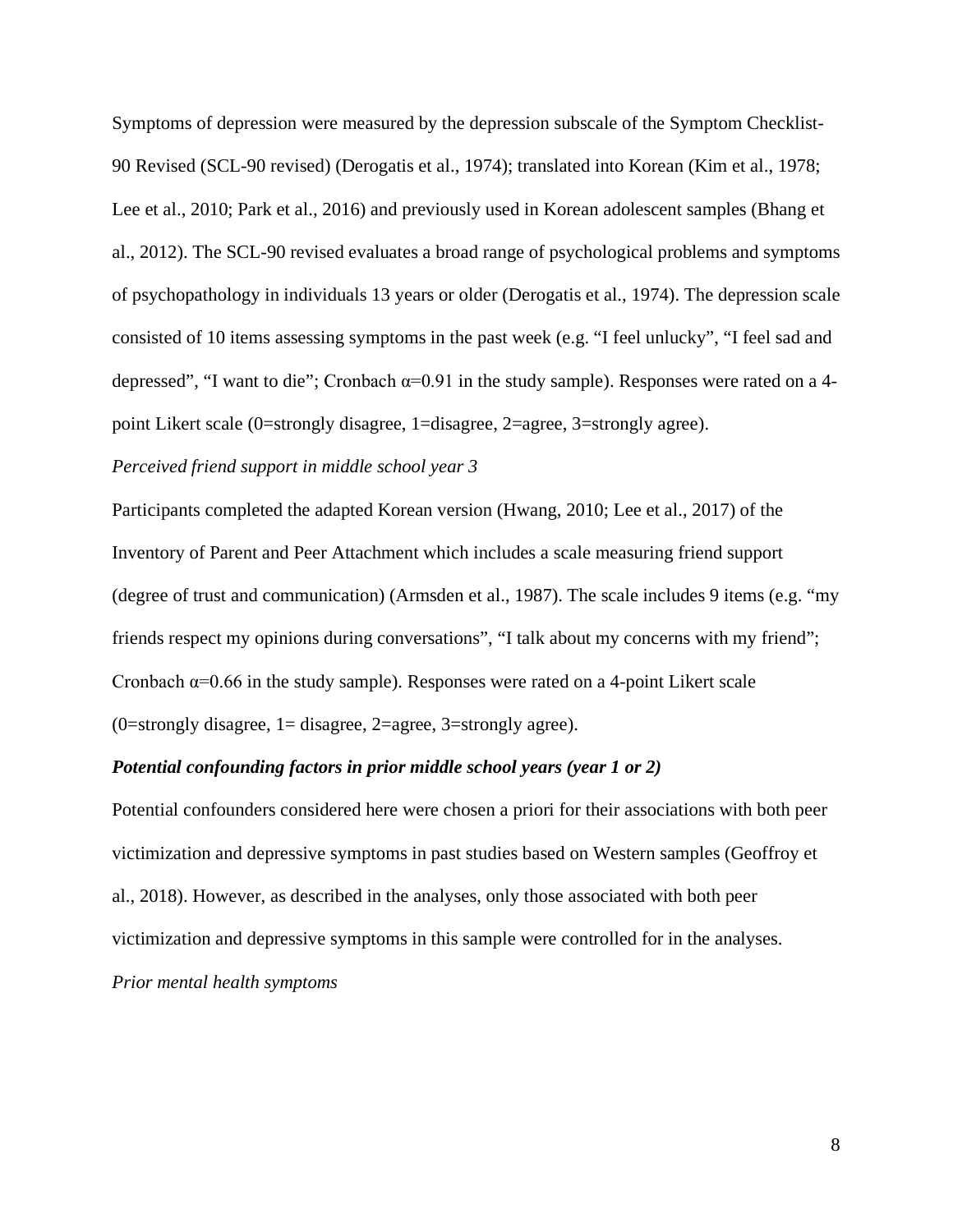*Depressive symptoms* in year 2 were measured using the depression subscale of the Symptom Checklist-90 revised (Derogatis et al., 1974; Kim et al., 1983), used in year 3 and described above.

Childhood externalizing problems in year 2 were assessed using the Emotional or Behavioral Problems Scale (Cho et al., 2003) adapted from the Walker Problem Behavior Identification Checklist (Walker, 1983) and the Child Behavior Rating Scale (Cassels, 1962). The full scale consists of 40 items, 7 of which were used to derive a *hyperactivity-inattention symptoms* score (e.g. "I often make mistakes/accidents because I do not pay attention"; Cronbach  $\alpha$ =0.79 in the study sample) and 6 items were used to compute an *aggressive behaviors* score (e.g. "I often get into fights for minor things"; Cronbach  $\alpha$ =0.81 in the study sample). Items are answered on a 4point Likert scale (strongly disagree, disagree, agree, strongly agree).

#### *Family factors*

*Childhood maltreatment* at year 2*, parental affection,* and *parental monitoring* at year 1 subscales were obtained using the Parenting Behavior Inventory (Huh, 2000). History of *childhood maltreatment* by parents (including neglect, physical and emotional abuse) was selfreported using 8 items (e.g. "My parents take me to get treated if I am sick", "My parents have treated me harshly to the point that I had bruises or scars left on my body"; Cronbach  $\alpha$ =0.74 in the study sample). *Parental monitoring* was assessed from 4 items (e.g. "My parents know how I spend my time", Cronbach α=0.76 in the study sample) and *parental affection* from 3 items (e.g., "My parents often express that they love me"; Cronbach  $\alpha$ =0.82 in the study sample).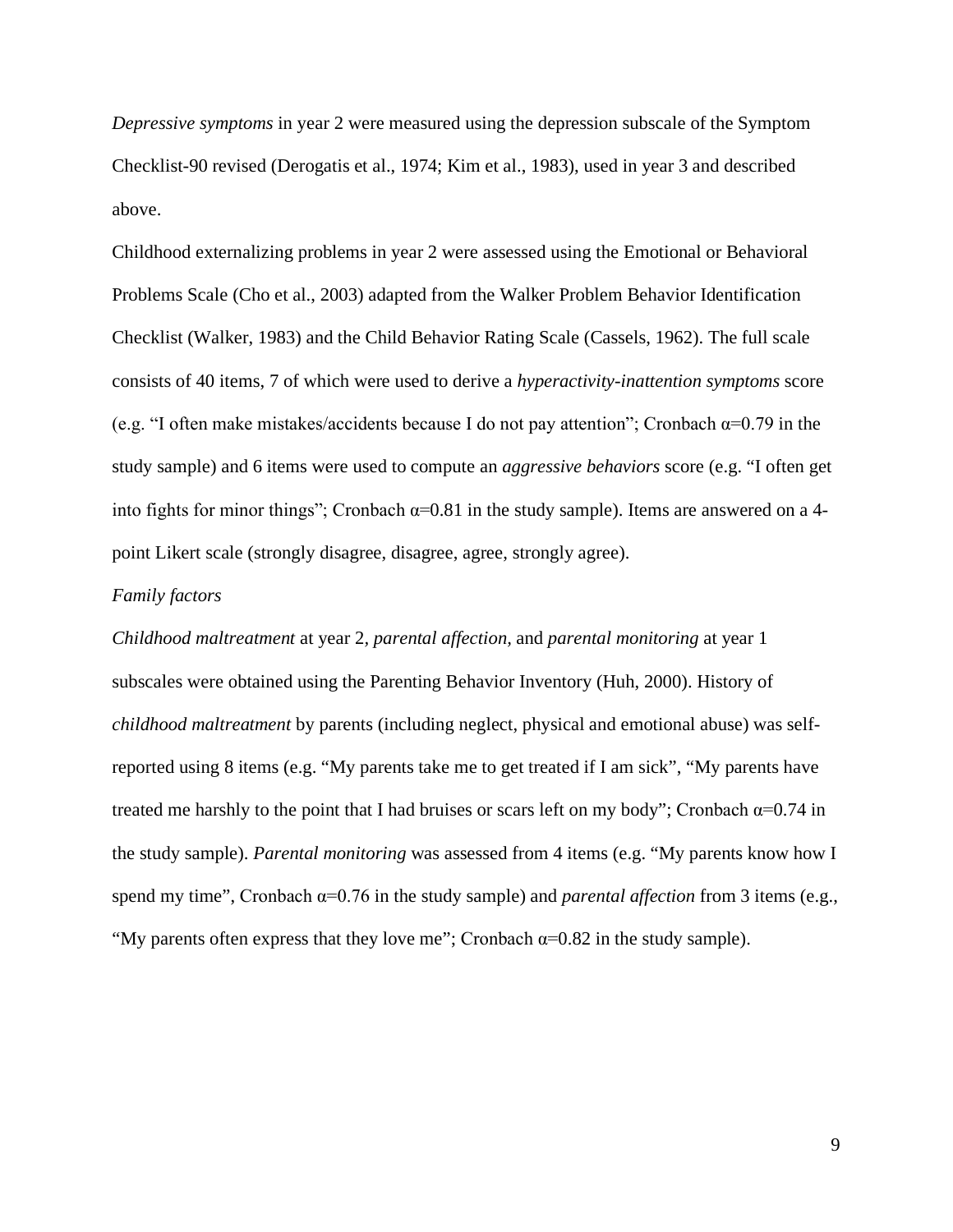#### *Sociodemographic factors*

*Father and mother education levels* (middle school, high school, college, university, graduate school) and *yearly household income* (in millions of Korean won) were reported by the participants.

#### *Statistical Analysis*

First, we reported descriptive statistics for our variables of interests, namely, peer victimization, friend support, and depressive symptoms in the total sample, as well as in girls and boys separately (**Table 1**). Second, in order to determine which confounders to control for in our analyses, we examined associations between a wide range of individual (e.g. prior depressive symptoms) and family (e.g. childhood maltreatment) characteristics measured in middle school year 1 and 2, and peer victimization in year 3 using t-tests and chi-squares, as well as depressive symptoms in year 3 using correlations (**Table 2**). Potential confounders simultaneously associated with both peer victimization and depressive symptoms were controlled for in the main analyses. Third, using linear regression we examined the association between concurrent peer victimization and depressive symptoms in adolescents during middle school year 3 (Step 1,

**Table 3**), while adjusting for key confounders measured in prior years (Step 2, **Table 3**). To test whether there was a difference in associations by sex, we included an interaction term between sex and peer victimization in the adjusted model (Step 3, **Table 3**). If the interaction was significant, the association was stratified by sex. All analyses were set to a significance level of 0.05. Fourth, we further tested the protective role of perceived friend support (converted into a zscore) in the association between peer victimization and depressive symptoms by including a friend support by peer victimization interaction term in the adjusted model (**Figure 1**). We tested the three-way interaction between sex, peer victimization and friend support in the association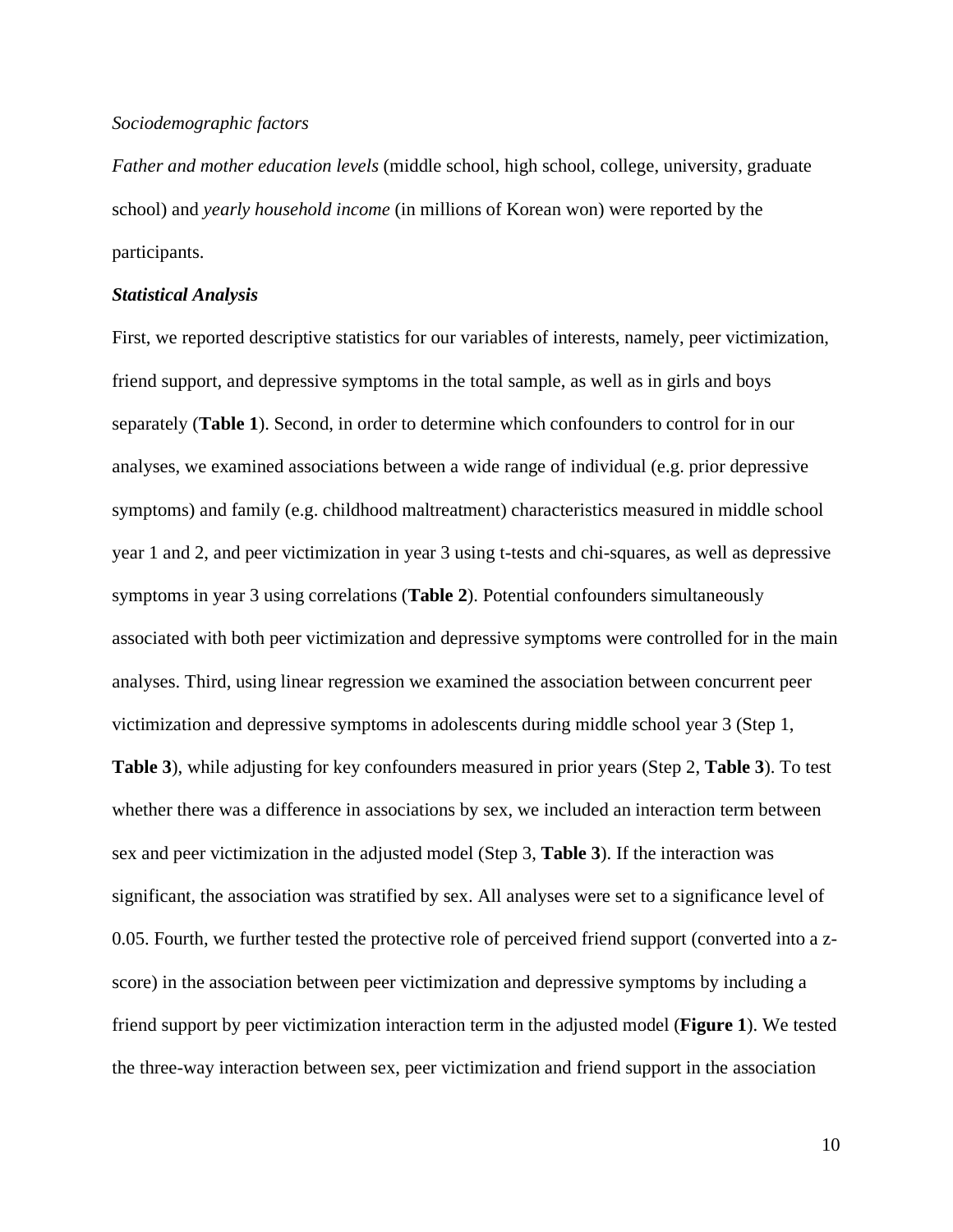with depressive symptoms by entering a sex by peer victimization by friend support interaction in the adjusted model.

# **Results**

**Table 1** describes peer victimization, friend support, and depressive symptoms in the total sample, as well as in boys and girls separately. The prevalence of peer victimization was 8.2% in the total sample with a higher prevalence rate in boys (11.3%) than in girls (5.1%) (*p*<.001). Furthermore, boys reported lower levels of friend support (*p*<.05) and fewer depressive symptoms ( $p$ <.001) compared to girls.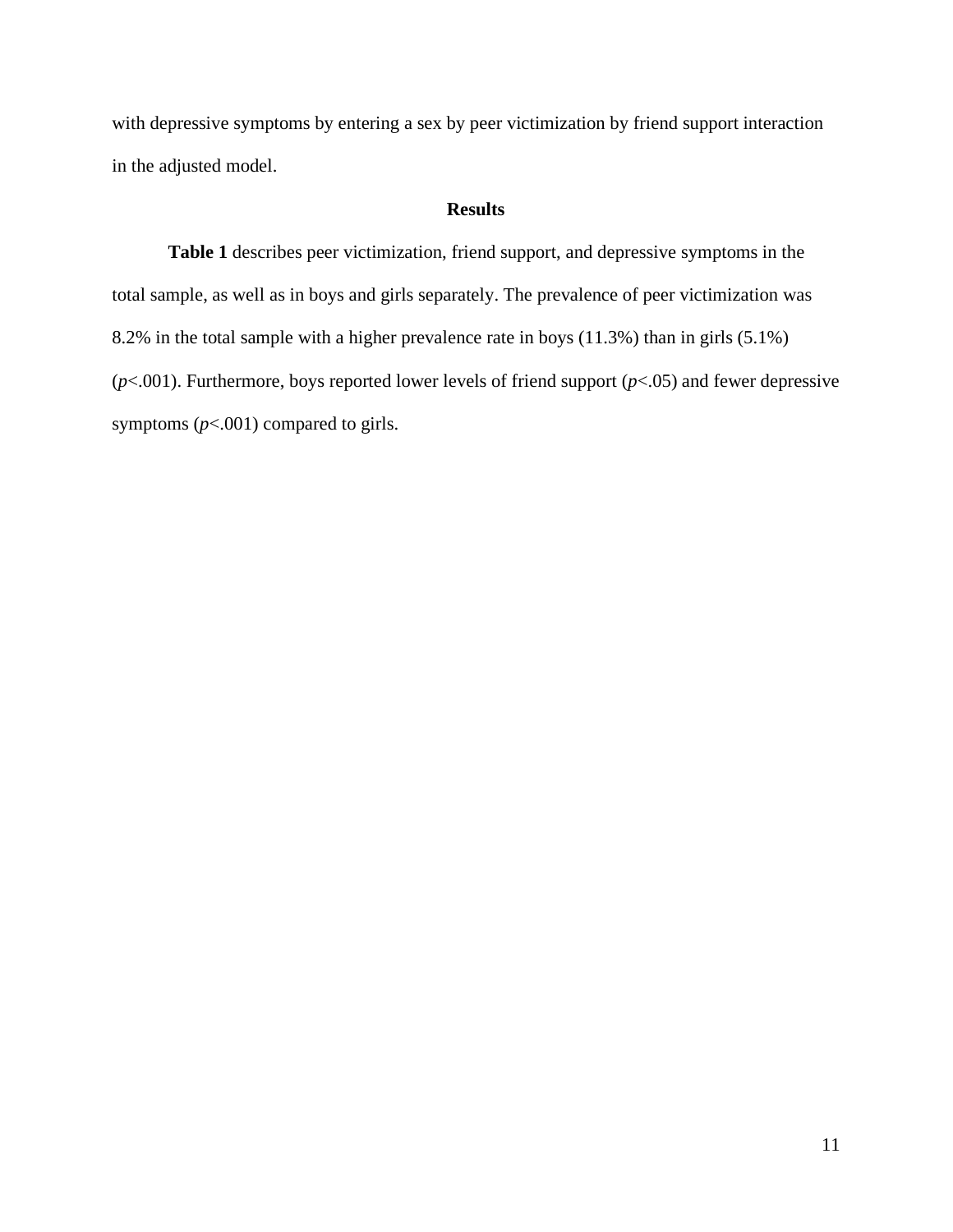**Table 1: Descriptive statistics for peer victimization, perceived friend support and depressive symptoms in middle school year 3 (mean age = 15.7) in the total sample, and in girls and boys**

|                             | Total sample      | Girls             | <b>Boys</b>       | Sex differences |
|-----------------------------|-------------------|-------------------|-------------------|-----------------|
|                             | $N(\%)$ or        |                   |                   | p-value         |
|                             | $mean(\pm sd)$    |                   |                   |                 |
| $\mathbf N$                 | 2257              | 1118              | 1139              |                 |
| Peer                        | 186(8.2%)         | $57(5.1\%)$       | $129(11.3\%)$     | < .001          |
| victimization               |                   |                   |                   |                 |
| Friend support <sup>a</sup> | $15.91(\pm 3.44)$ | $16.08(\pm 3.04)$ | $15.74(\pm 3.79)$ | .017            |
| Depressive                  | $9.82(\pm 6.24)$  | $10.76(\pm 6.29)$ | $8.89(\pm 6.06)$  | < .001          |
| symptoms <sup>a</sup>       |                   |                   |                   |                 |

N based on maximum available data for all variables (n=2257)

Based on chi-square and t-tests

<sup>a</sup> Friend support and depressive symptoms were standardized Z-scores with a mean of 0 and standard deviation of 1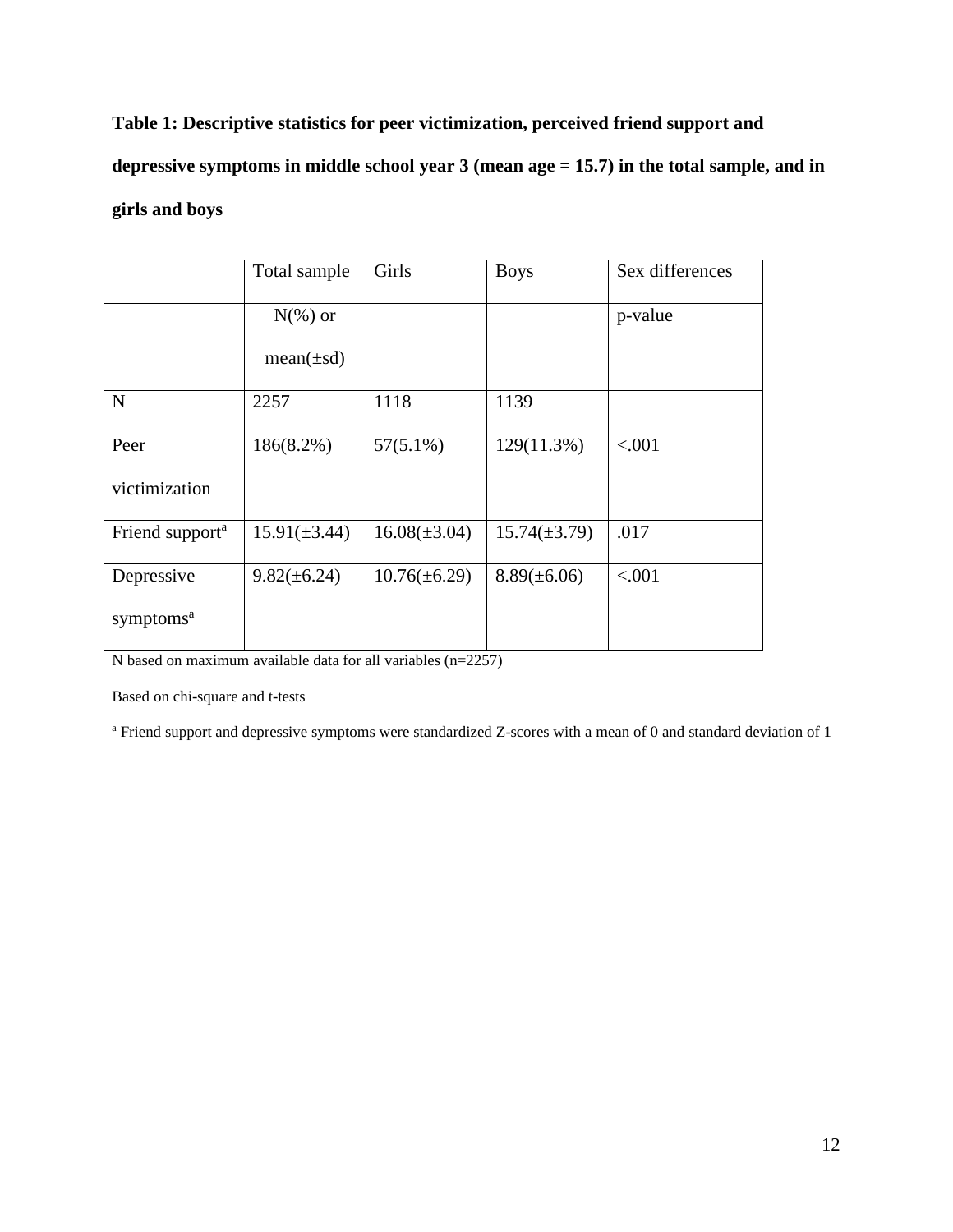**Table 2** presents mental health, family, and sociodemographic factors by peer victimization and depressive symptoms. Prior year mental health factors (but not family and sociodemographic factors) were associated with both peer victimization and depressive symptoms. Peer victimized participants experienced higher levels of mental health symptoms in middle school year 2, namely depressive symptoms, hyperactivity-inattention symptoms and aggressive behaviors, which in turn were associated with higher depressive symptoms in middle school year 3, and thus were controlled in subsequent analyses.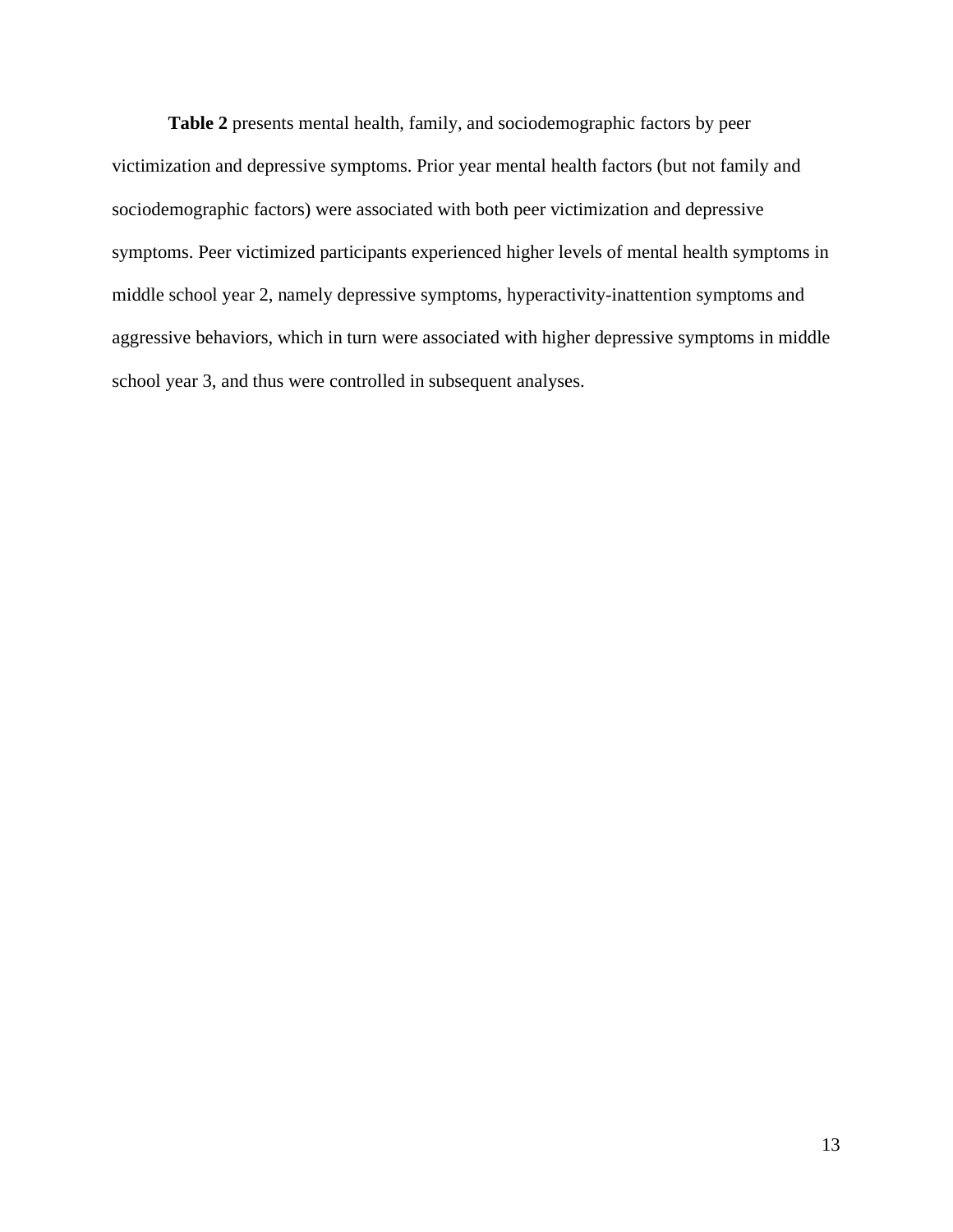**Table 2: Associations between peer victimization and depressive symptoms in middle school year 3 and potential confounders including prior year mental health, family and socioeconomic factors <sup>a</sup>**

|                              |                | <b>Peer victimization</b> | <b>Depressive</b>        |             |                          |  |  |
|------------------------------|----------------|---------------------------|--------------------------|-------------|--------------------------|--|--|
|                              |                |                           |                          | symptoms    |                          |  |  |
|                              |                |                           |                          |             |                          |  |  |
|                              | N <sub>o</sub> | Yes                       | $p$ -values <sup>b</sup> |             | $p$ -values <sup>c</sup> |  |  |
|                              | $N = 2071$     | $N = 186$                 |                          |             |                          |  |  |
| <b>Mental health factors</b> | Mean           | (Mean (SD)                |                          | Correlation |                          |  |  |
|                              | (SD)           |                           |                          | coefficient |                          |  |  |
| Depressive symptoms          | 9.19(6.11)     | 10.58(6.52)               | .004                     | .492        | $-.001$                  |  |  |
| Hyperactivity-               | 9.67(3.68)     | 10.30(3.84)               | .027                     | .232        | $-.001$                  |  |  |
| inattention symptoms         |                |                           |                          |             |                          |  |  |
| Aggressive behaviors         | 6.72(3.40)     | 7.38(3.72)                | .013                     | .291        | $-.001$                  |  |  |
| <b>Family factors</b>        |                |                           |                          |             |                          |  |  |
| Maltreatment                 | 10.81(3.8)     | 11.24(3.87)               | .151                     | .198        | < .001                   |  |  |
|                              | 7)             |                           |                          |             |                          |  |  |
| Parental affection           | 8.05(2.60)     | 7.72(2.71)                | .100                     | $-.197$     | < .001                   |  |  |
| Parental monitoring          | 6.47(1.95)     | 6.38(2.05)                | .544                     | $-.155$     | < .001                   |  |  |
| Sociodemographic             |                |                           |                          |             |                          |  |  |
| factors                      |                |                           |                          |             |                          |  |  |
| Yearly household             | 45.17(25.      | 43.97(22.01)              | .538                     | $-.055$     | .012                     |  |  |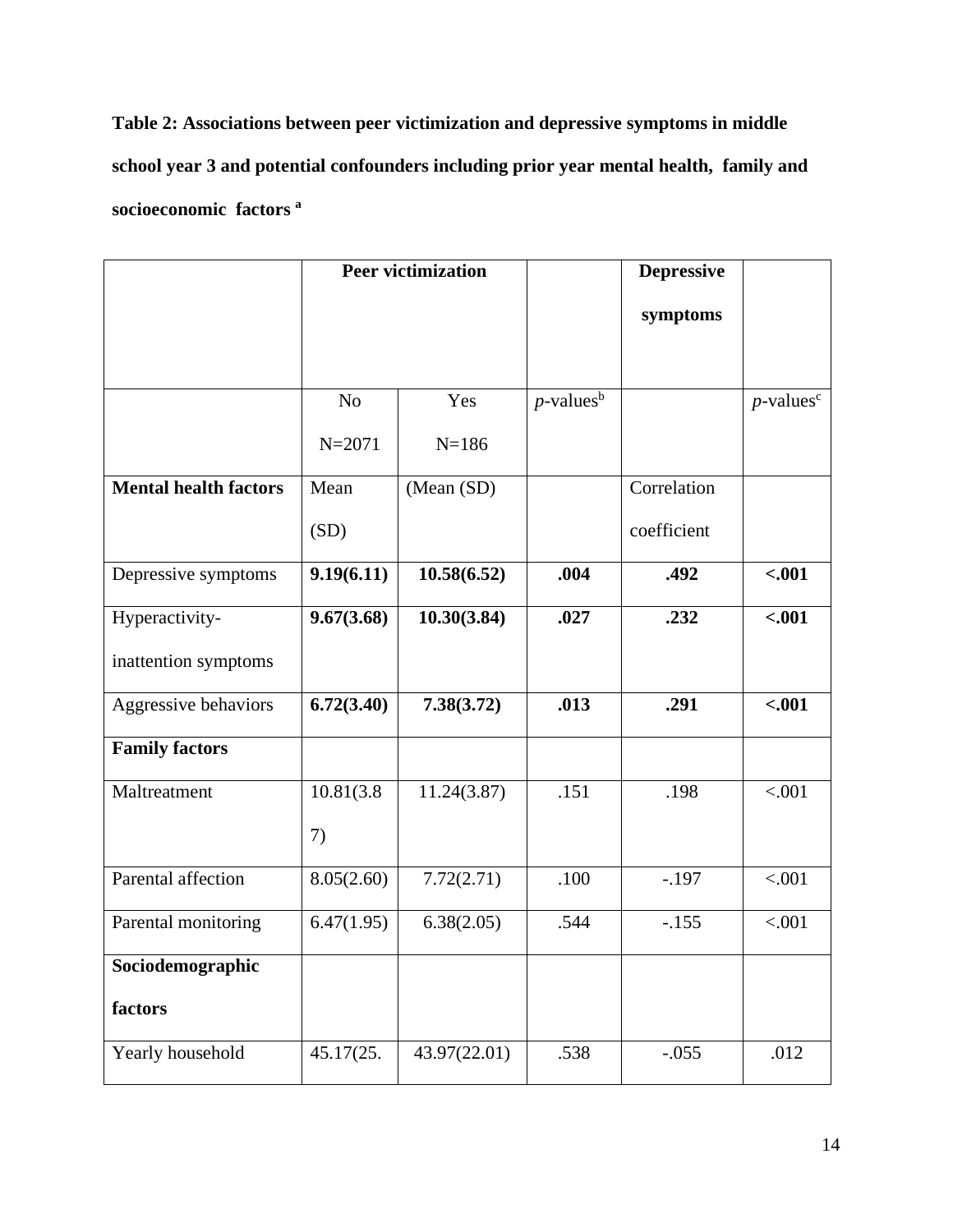| income <sup>d</sup>   | 02)        |           |      |         |      |
|-----------------------|------------|-----------|------|---------|------|
|                       | $N(\%)$    | $N(\%)$   |      |         |      |
| Father's education    |            |           |      |         |      |
| More than High School | 1017(55.7) | 93(57.8%) | .620 | $-.032$ | .155 |
|                       | $%$ )      |           |      |         |      |
| Mother's education    |            |           |      |         |      |
| More than High School | 801(43.2)  | 62(37.8%) | .188 | $-.048$ | .030 |
|                       | $%$ )      |           |      |         |      |

N based on maximum available data for all variables, n ranged from 1988 to 2257

<sup>a</sup>Significant associations between potential confounders with both peer victimization and depressive symptoms were

bolded

b Based on chi-square or T-tests

c Based on Pearson correlation and Spearmans's rho for dichotomous variables

d In million KRW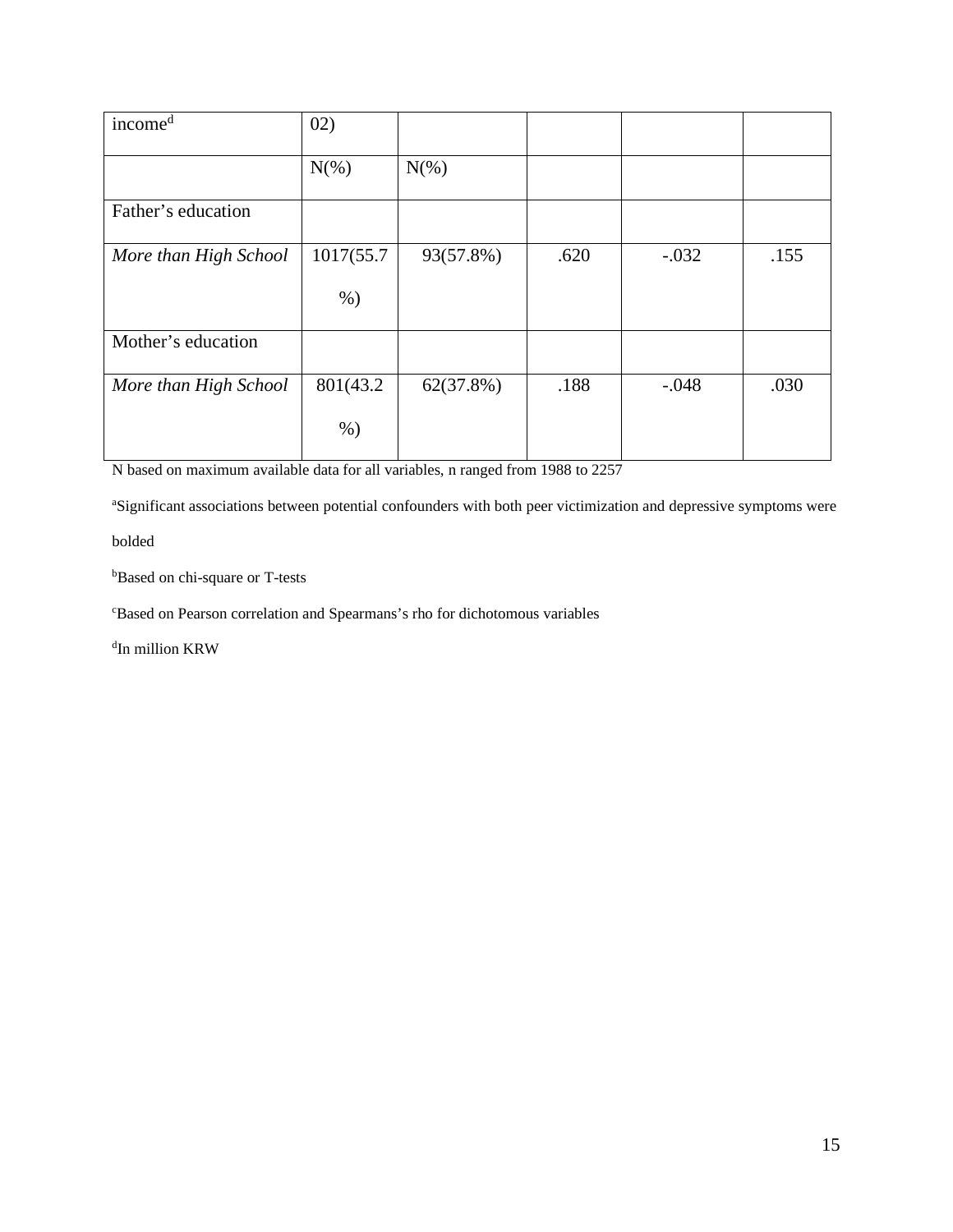# **Concurrent associations between peer victimization and depressive symptoms**

There was a significant peer victimization by sex interaction  $(\beta = .35, p < .05)$  in the fully adjusted model suggesting that peer victimization was differentially associated with depressive symptoms in girls and boys, thus analyses stratified by sex are presented in **Table 3**. Girls were twice as likely to report depressive symptoms when victimized in comparison to boys in unadjusted (Step 1: Girls:  $\beta$ =.78,  $p$ <.001; Boys:  $\beta$ =.33,  $p$ <.001) and adjusted models (Step 2: Girls: *β*=.55, *p*<.001; Boys: *β*=.24, *p*=<.001).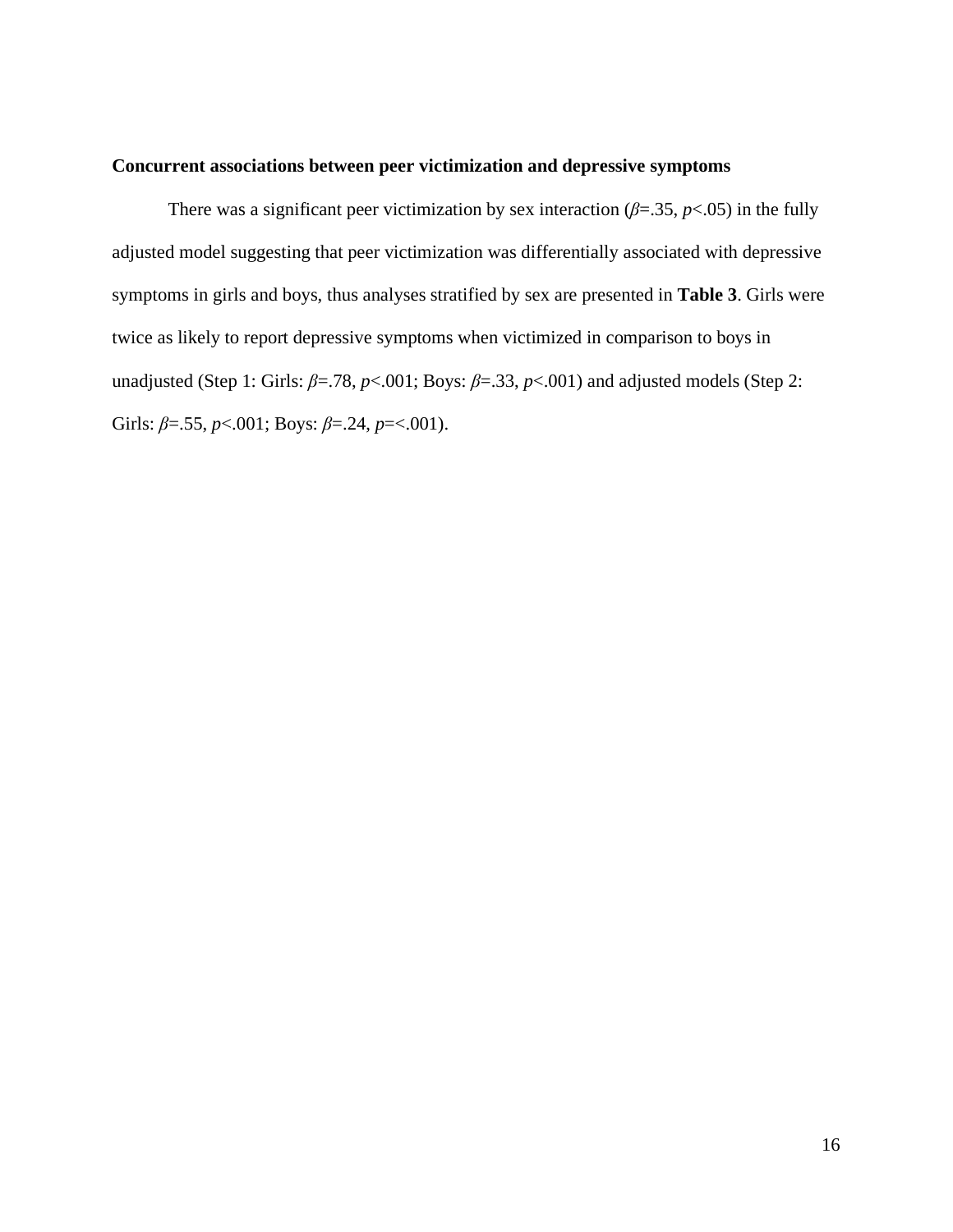# **Table 3: Concurrent association between peer victimization and depressive symptoms in**

# **middle-school year 3 (mean age = 15.7 years)**

|              |                | Total            |        | <b>Boys</b>       |          | Girls             |          |
|--------------|----------------|------------------|--------|-------------------|----------|-------------------|----------|
|              |                | sample           |        |                   |          |                   |          |
|              |                | $Beta(\pm se)$   | $p-$   | $Beta(\pm se)$    | $p-$     |                   | $p-$     |
|              |                |                  | value  |                   | value    |                   | value    |
| Step 1       | Peer           | $.403(\pm .077)$ | < .001 | .334( $\pm$ .091) | < .001   | .778( $\pm$ .139) | $< 0.01$ |
| (Unadjusted) | victimization  |                  |        |                   |          |                   |          |
|              | (Y3)           |                  |        |                   |          |                   |          |
| Step 2       | Peer           | $.330(\pm .067)$ | < .001 | $.235(\pm .082)$  | .004     | $.557(\pm.118)$   | < .001   |
| (Adjusted    | victimization  |                  |        |                   |          |                   |          |
| for prior    | (Y3)           |                  |        |                   |          |                   |          |
| mental       |                |                  |        |                   |          |                   |          |
| health       |                |                  |        |                   |          |                   |          |
| symptoms)    |                |                  |        |                   |          |                   |          |
|              | Sex            | $.201(\pm .037)$ | < .001 | NA <sup>a</sup>   | $\rm NA$ | $\rm NA$          | $\rm NA$ |
|              | Depressive     | $.431(\pm.021)$  | < .001 | $.380(\pm .030)$  | < .001   | $.483(\pm .030)$  | < .001   |
|              | symptoms       |                  |        |                   |          |                   |          |
|              | (Y2)           |                  |        |                   |          |                   |          |
|              | Hyperactivity- | $.059(\pm.022)$  | .008   | $.042(\pm.030)$   | .163     | .076( $\pm$ .033) | .020     |
|              | inattention    |                  |        |                   |          |                   |          |
|              | symptoms       |                  |        |                   |          |                   |          |
|              | (Y2)           |                  |        |                   |          |                   |          |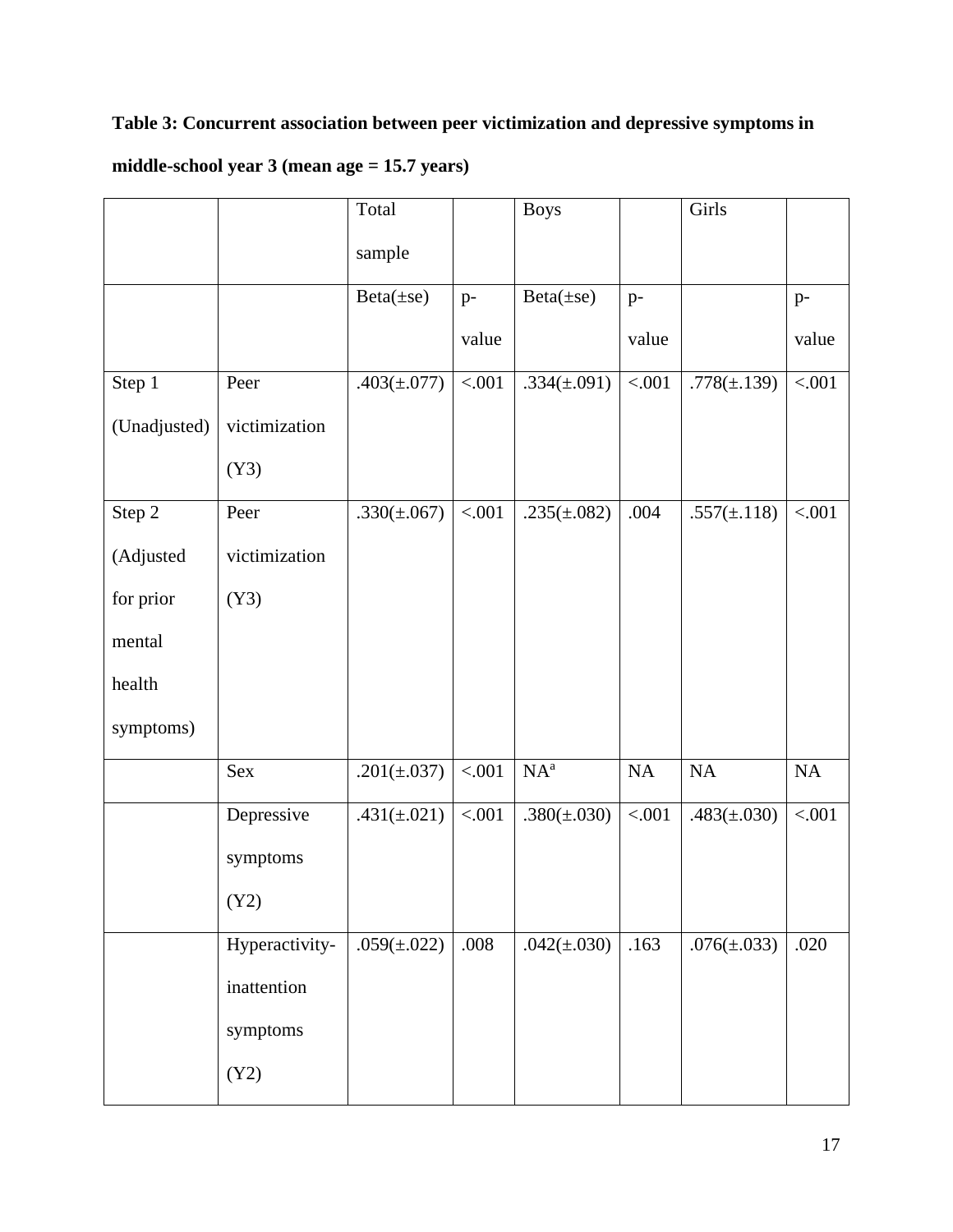|               | Aggressive      | .047( $\pm$ .023) | .047 | $.038(\pm .032)$ | .245      | $.049(\pm.033)$ | .147      |
|---------------|-----------------|-------------------|------|------------------|-----------|-----------------|-----------|
|               | behaviors (Y2)  |                   |      |                  |           |                 |           |
| Step 3        | Sex interaction | $.353(\pm.144)$   | .054 | <b>NA</b>        | <b>NA</b> | <b>NA</b>       | <b>NA</b> |
| (Interaction) |                 |                   |      |                  |           |                 |           |

N based on maximum available data for all variables  $(n=2227)$  in total sample, in boys  $(n=1129)$ , in girls  $(n=1098)$ 

<sup>a</sup>Not applicable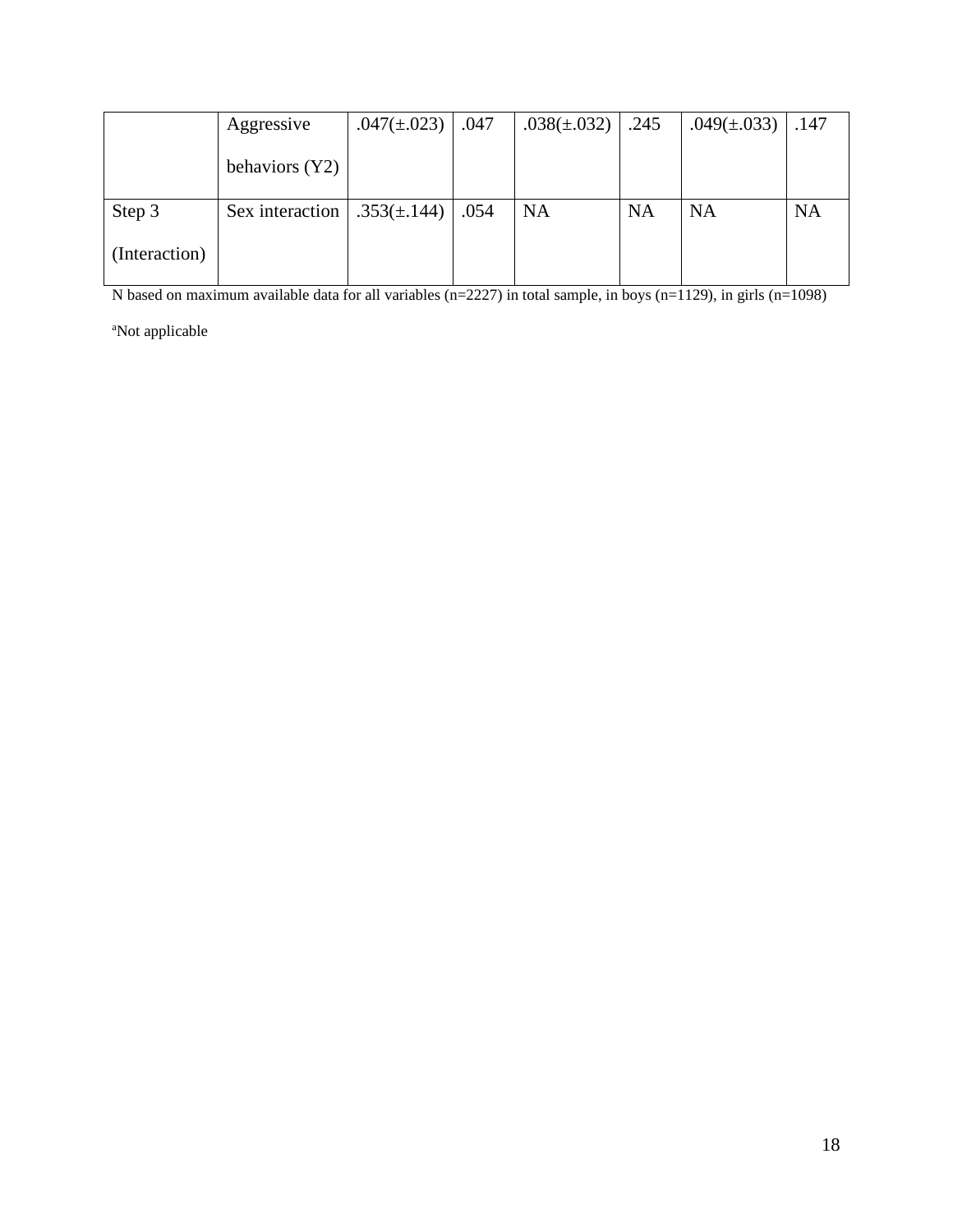# **The protective role of social support in the concurrent associations between peer victimization and depressive symptoms**

There was an interaction between friend support and peer victimization ( $\beta$ =-.14, *p*<.05, in model adjusted for prior year mental health symptoms), indicating that levels of friend support are differentially associated with depressive symptoms in victimized and non-victimized adolescents. However, the protective role of social support for depressive symptoms of victimized adolescents was similar for girls and boys as indicated by the non-significant threeway interaction between perceived friend support, peer victimization and sex ( $\beta$  =.04*, p*=.810).

**Figure 1** illustrates the association of peer victimization on depressive symptoms at low (-1SD), moderate (sample's mean) and higher (+1SD) friend support. As shown in Figure 1, peer victimized adolescents reported more depressive symptoms compared to non-victimized adolescents with low friend support (*p*<.001) and moderate friend support (*p*<.001). However, there was no difference in depressive symptoms between victimized and non-victimized with high levels of friend support (*p*=.073).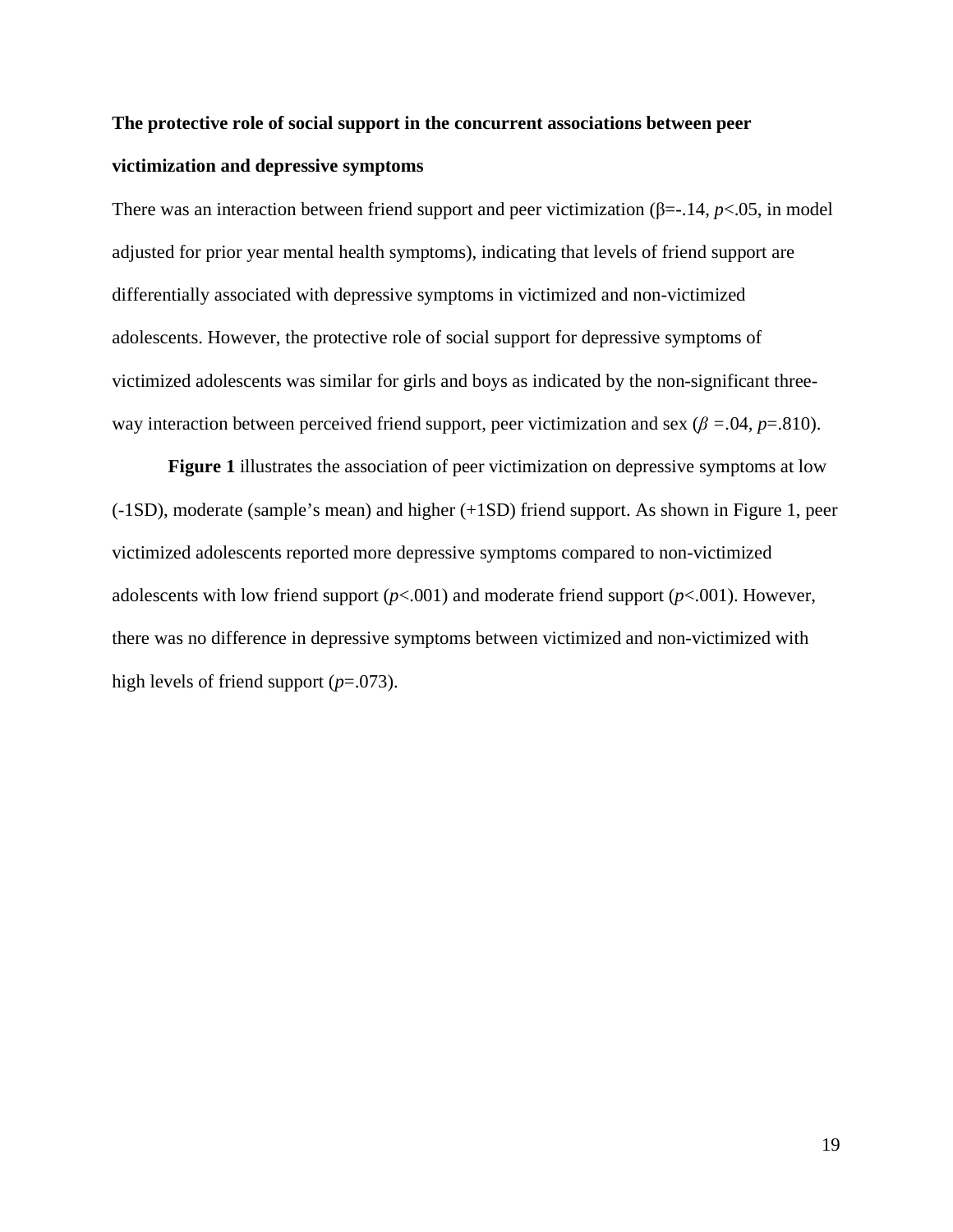

**Figure 1 : Associations between friend support and depressive symptoms in victimized and non-victimized adolescents during middle school year 3 (mean age 15.7 years)**

N based on maximum available data for all variables (n=2227)

There was a peer victimization by perceived friend support interaction in predicting depressive symptoms in year 3 controlling for prior year depressive symptoms, inattention/hyperactivity symptoms and aggressive behaviors  $\beta$ =-.14,  $p$ <.05. The figure illustrates the association of peer victimization on depressive symptoms at low (-1 standard deviation), moderate (sample's mean) and higher (+-1 standard deviation) friend support. \* indicates significant difference in depressive symptoms between victimized and non-victimized adolescents in low ( $p$ <.001) and moderate friend support ( $p$ <.001), but not in high friend support ( $p$ <.073).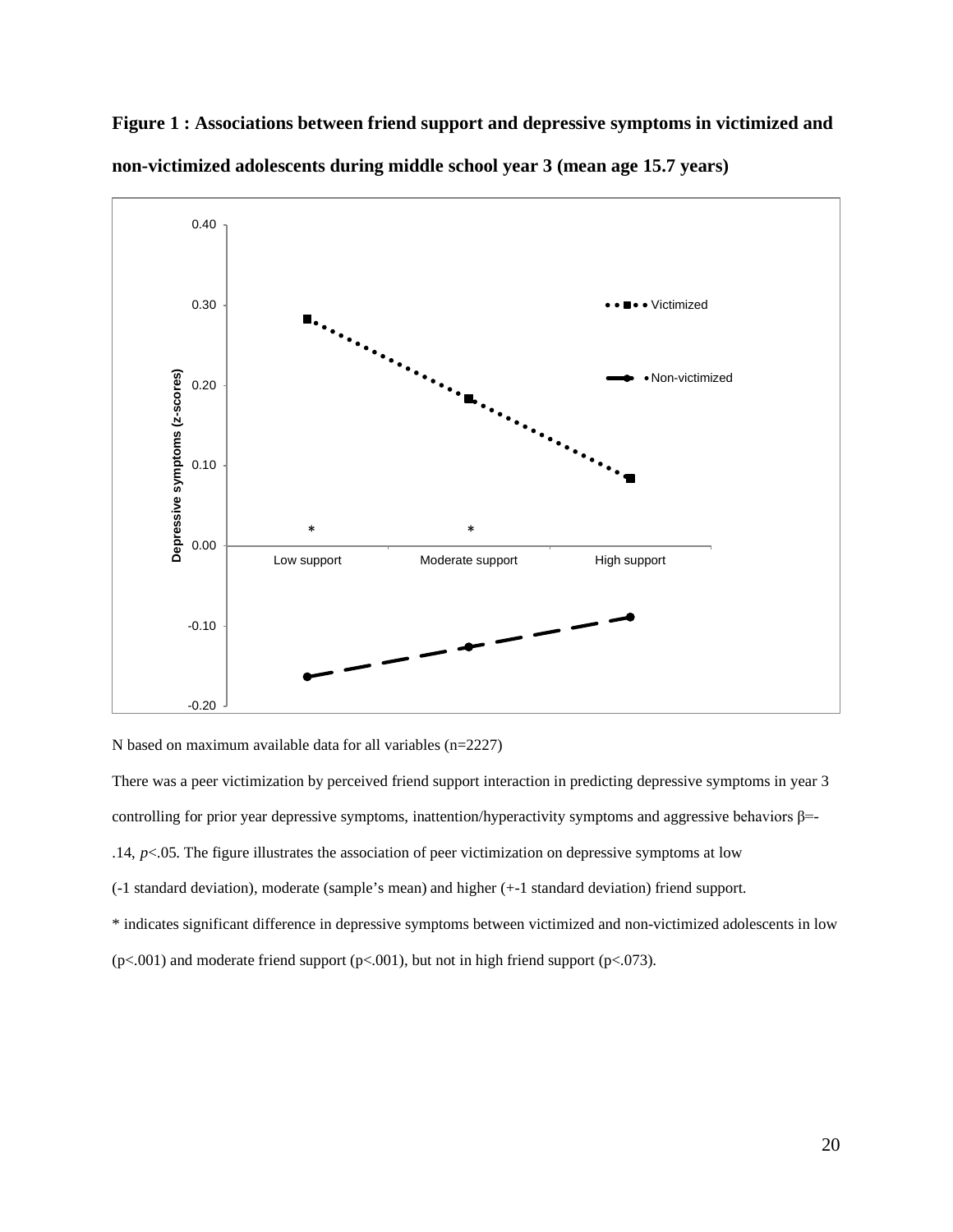In additional analyses, we re-examined the interaction between perceived friend support and peer victimization while adjusting simultaneously for all confounders available including prior year family factors (e.g., parental monitoring and affection, maltreatment), parental sociodemographic factors (e.g., yearly household income, father's and mother's education) and mental health symptoms (depressive symptoms, hyperactivity-inattention symptoms, and aggressive behaviors) and the interaction still remained significant ( $\beta = -14$ ,  $p < .05$ ).

#### **Discussion**

Using the Korean Children and Youth Panel Survey, a large representative cohort of middle school students from South Korea, this study assessed (1) the concurrent associations of peer victimization with depressive symptoms, (2) the role of perceived friend support in these associations, and (3) the role of sex in these associations. Similarly to other studies (Moore et al., 2017), adolescents who were victimized by their peers reported higher depressive symptoms the same year, independently from their mental health symptoms the prior year. More importantly, we found that high friend support could attenuate depressive symptoms in adolescents who were victimized by their peers, suggesting that friend support can act as a protective factor. Further, while girls were more likely to experience higher levels of depressive symptoms than boys following peer victimization, we found that friend support benefited boys and girls equally.

Our findings showed that about 8% of South Korean middle schoolers reported having been exposed to peer victimization in their third year, similarly to other South Korean studies of middle school students (Hong et al., 2018; Koo et al., 2008). In this cohort, adolescents experiencing mental health problems, including internalizing and externalizing symptoms, in their second year of middle school were more likely to report being peer victimized in their third year. This is in line with prior studies around the world (Oncioiu et al., 2020; Turner et al., 2010)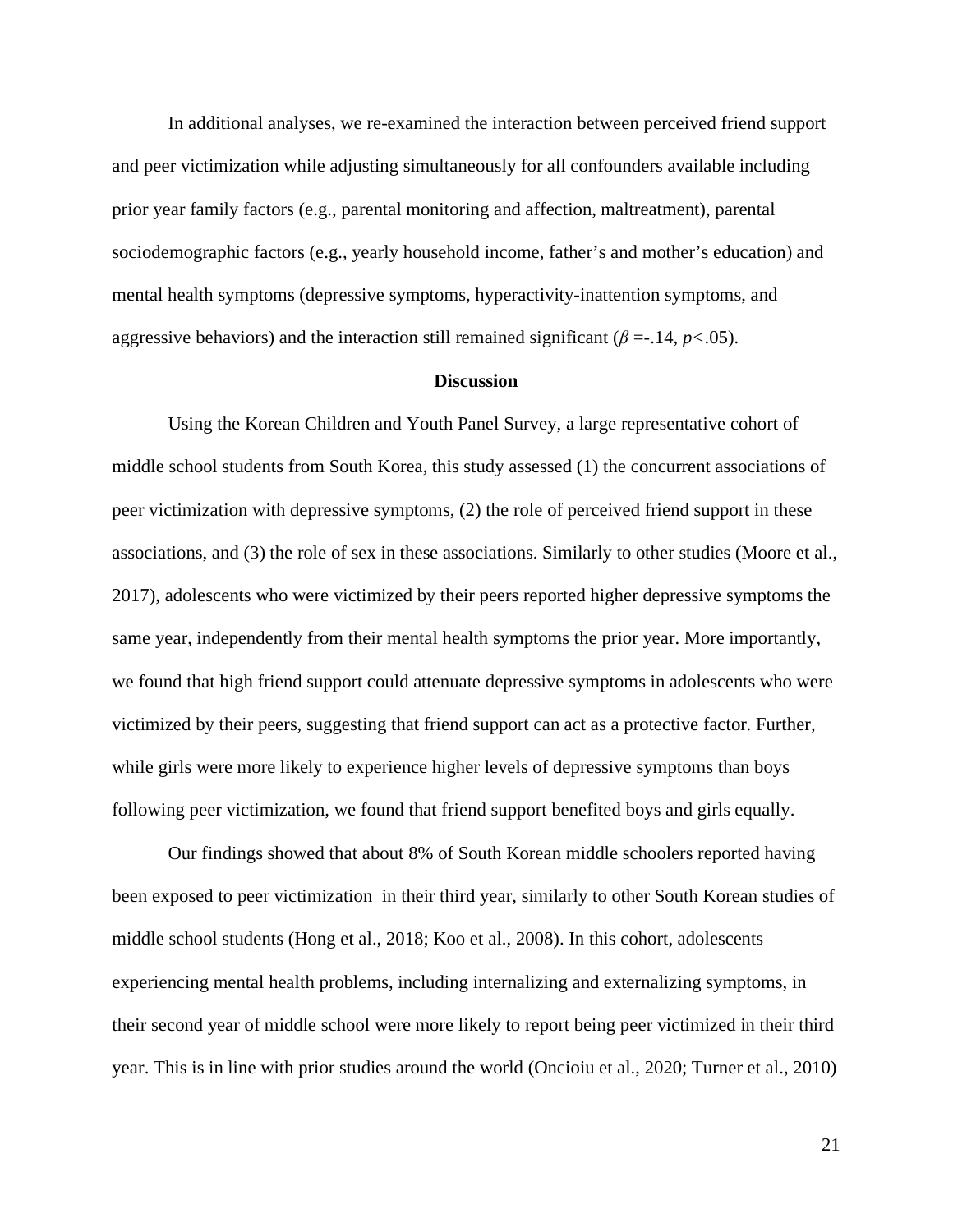including in South Korea (Yang et al., 2013) where the authors found that certain individual or familial vulnerabilities characteristics, such as experiencing behavioral or emotional problems, can put a child at risk of being victimized later on. Importantly, in the present study, controlling for prior year depressive symptoms, hyperactivity-inattention symptoms, and aggressive behaviors did not abolish the association between peer victimization and depressive symptoms. This is similar to many other large-scale studies based on Western samples of adolescents (Moore et al., 2017) showing an association of victimization on depression above and beyond prior vulnerabilities. Boys experienced more peer victimization in middle school, as previously reported in South Korean samples (Bhang et al., 2012; Jung et al., 2017; Kim et al., 2018; Kim et al., 2004) and in many other Western studies (Oncioiu et al., 2020). However, peer victimization was more strongly associated with depressive symptoms in girls than boys. Although most western studies found no sex differences in the association between peer victimization and depressive symptoms (Craig, 1998; Geoffroy et al., 2018; Saluja et al., 2004; Turner et al., 2013), a few studies in line with the present study reported that the effect of peer victimization on depressive symptoms were greater in girls compared to boys (Bond et al., 2001; Espelage et al., 2004; Klomek et al., 2007; Williams et al., 2017). For example, Klomek et al. (2007) found that girls were more at-risk to develop depressive symptoms if they were exposed to infrequent and frequent peer victimization, but boys were more at-risk only if they were exposed to frequent peer victimization. A prior study conducted in a small convenient sample of high-schoolers in Hong-Kong reported that boys, as opposed to girls, were more likely to experience depressive symptoms when exposed to peer victimization (Cheng et al., 2008). Future studies are needed to clarify sex differences in associations between peer victimization and depressive symptoms. For example, these associations may vary according to age, or the type of peer victimization (e.g.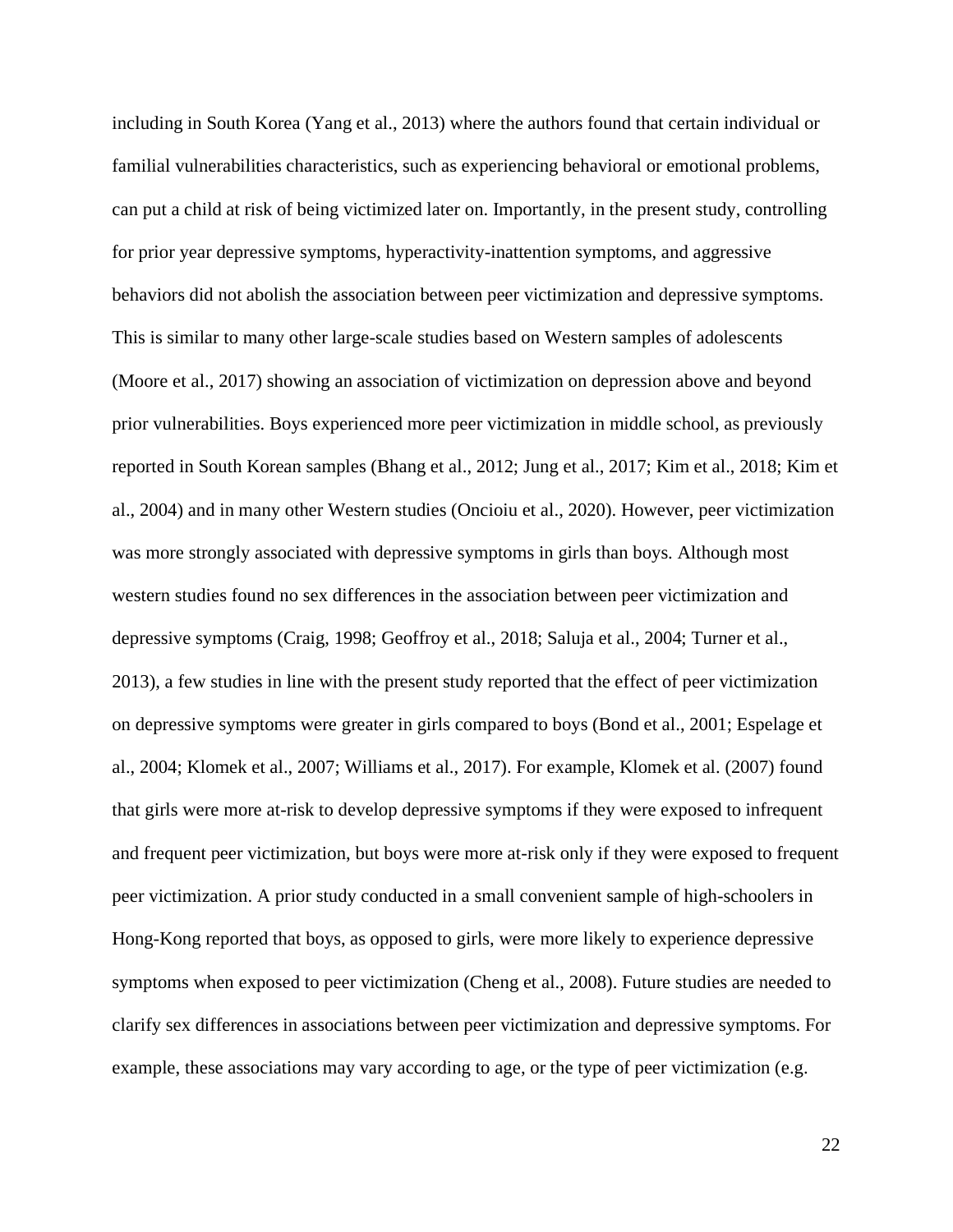relational versus physical victimization), the frequency or severity of peer victimization (e.g. frequent vs infrequent). As far as we are aware, our study is the first to investigate sex differences in the association of peer victimization and depressive symptoms in South Korean adolescents.

In terms of friend support, South Korean girls perceived greater friend support compared to boys, in line with other Asian studies (Cheng et al., 2008; Yin et al., 2017) and Western studies (Holt et al., 2007). Adolescence marks a transition for boys and girls from receiving more parental support to more friend support. For instance, a Dutch longitudinal study tracking the shifts in social support from early adolescence to emerging adulthood showed that girls reported a faster shift with a steeper increase of friend support in early adolescence between 12 and 16 years old (Helsen et al., 2000). Similarly, a study conducted in a USA sample also found that adolescent girls in middle and high school reported higher levels of friend support than boys (Malecki et al., 2002).

The role of social support for adolescents' depressive symptoms has been highlighted in recent longitudinal studies. For example, Scardera et al. (2020) found that social support in emerging adults (19 years) was associated with less depressive symptoms one year later, and that there was a dose-response with moderate and severe depression. However, this study did not examine whether social support may diminish depressive symptoms among individuals victimized by others. In the present study we found that a greater perception of friend support attenuated and closed the gap in depressive symptom levels between victims and non-victims. Moreover, friend support seemed to benefit boys as much as girls. This finding is in line with a study reporting a protective effect of friend support in boys and girls that were exposed to relational victimization in the US (Cooley et al., 2015). In contrast, one study using a sample of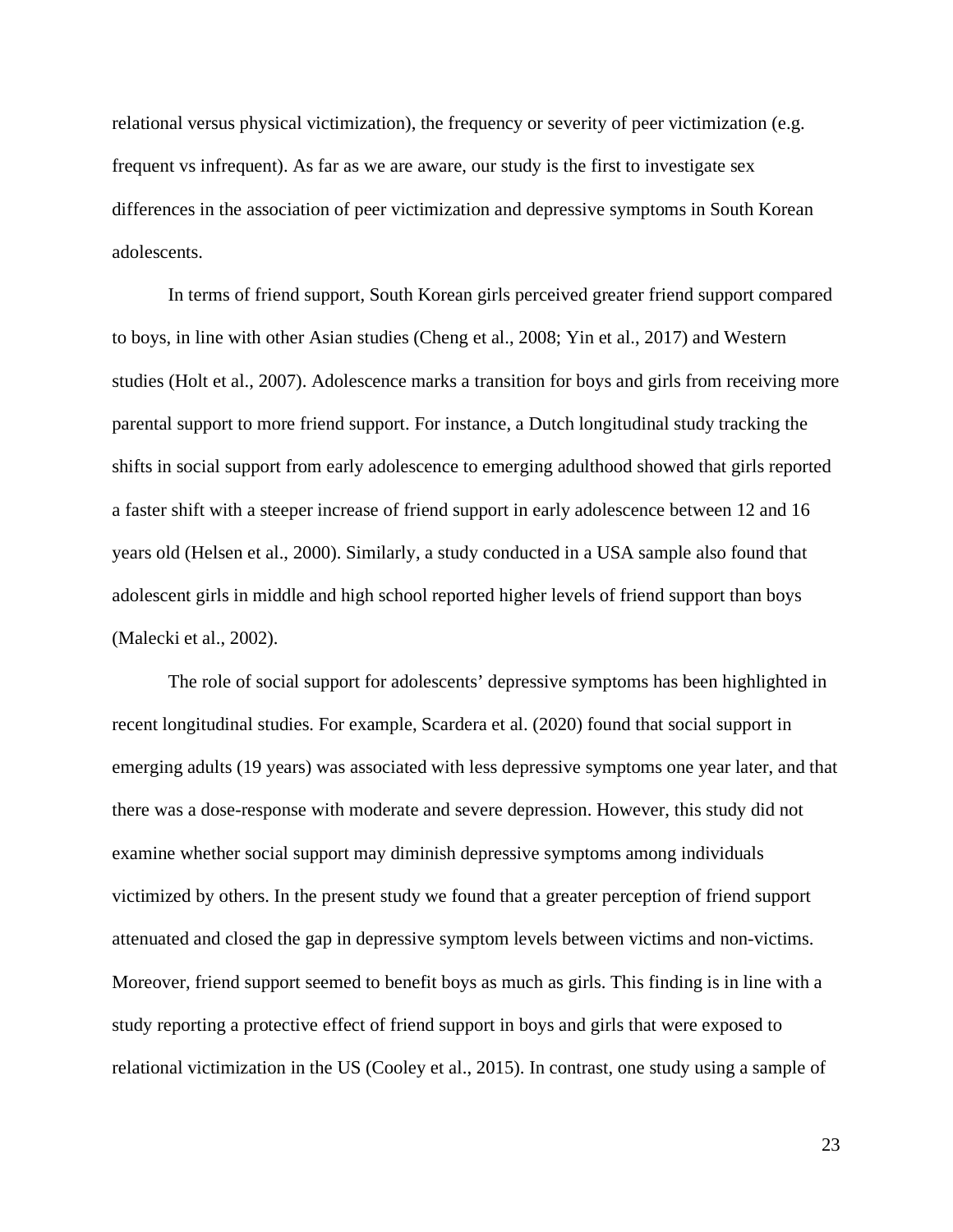adolescents from Hong Kong had reported a protective effect of friend support for boys, but not for girls (Cheng et al., 2008). However, in this study peer victimization was also more strongly associated to depressive symptoms in boys compared to girls (Cheng et al., 2008), which is opposite to what the present study reported as well as other studies. The literature on sex differences in the moderating effect of friend support is scarce and inconsistent. More studies using similar methodology and measures of peer victimization, friend support and depressive symptoms are needed to clarify the role of friend support – in western and non-western samples.

It is important to note that a wide range of social support scales have been used across studies. Some scales reflect more general peer support, while specific types of support such as emotional support from friends, which may have influenced the differential associations found with peer victimization and depressive symptoms. We noted that cross-sectional studies that found a main effect of social support for depressive symptoms were using a more general measure social support (Pouwelse et al., 2011; Yin et al., 2017). Whereas studies using friend or close friend support found that social support benefits more adolescents facing peer victimization (Cheng et al., 2008; Holt et al., 2007; Tanigawa et al., 2011). One hypothesis may be that friendships provide more valuable support in the context of adverse life experiences, such as peer victimization.

The study's many strengths include 1) a large representative sample of students attending middle school in South Korea; 2) the use of reliable scales to measure depressive symptoms, friend support and peer victimization; and 3) the inclusion of prior year mental health problems reports, including depressive symptoms, to account for reverse causality. However, our conclusions need to be interpreted in light of a number of limitations: 1) depressive symptoms were measured the same year as peer victimization and friend support, therefore we cannot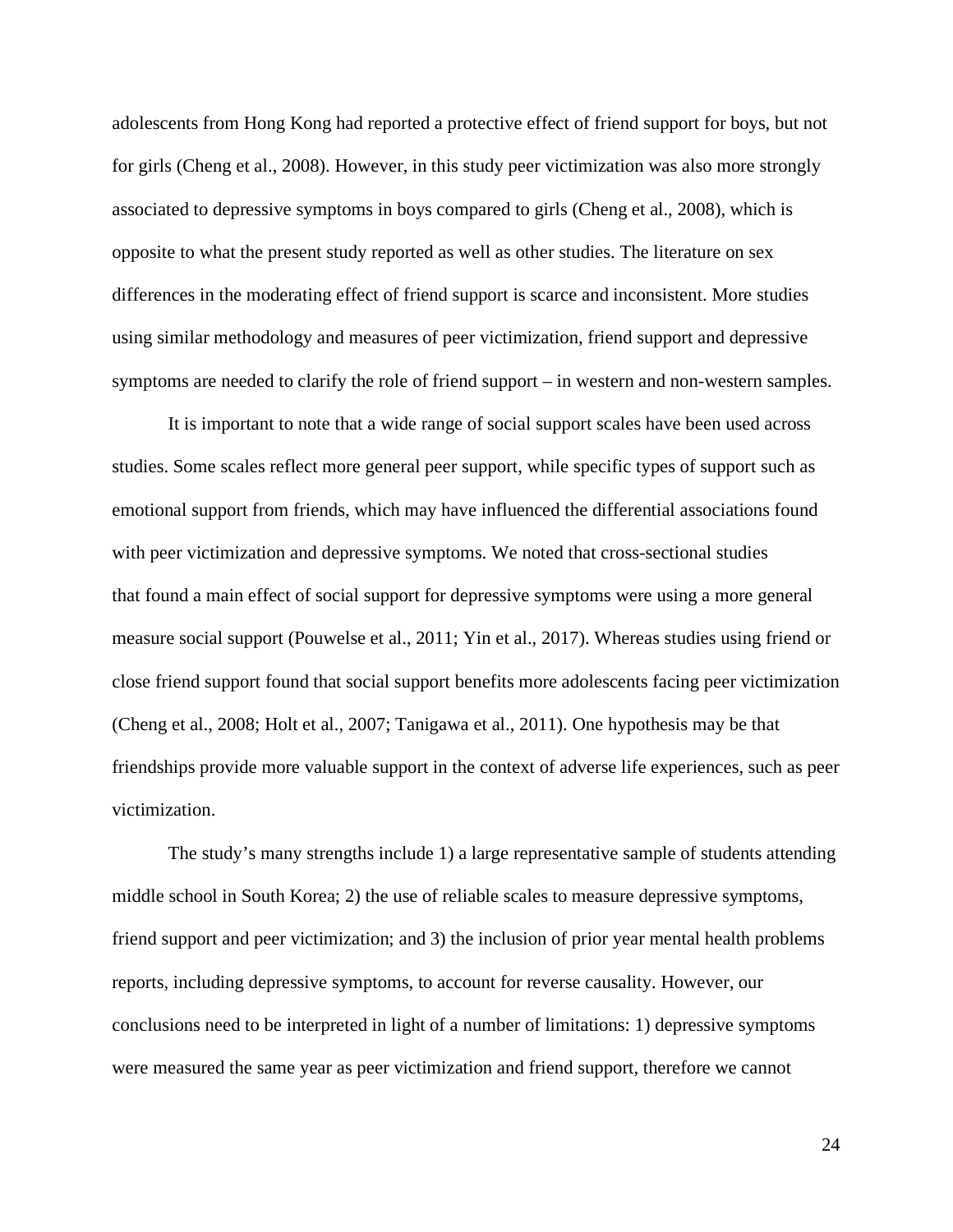conclude on longitudinal associations. To our knowledge, there is no longitudinal study reporting the moderating effect of friend support in the association between peer victimization and depressive symptoms, however other longitudinal studies have reported that peer support was associated with lower depressive symptoms (Burke et al., 2017; Kendrick et al., 2012). Longitudinal studies would be useful in determining the protective effect of friend support while strengthening inference about the directionality of the association between peer victimization and depressive symptoms; 2) the measures of peer victimization and depressive symptoms were selfreported and may have been biased by common individual characteristics, including prior mental health status, which may also have induced shared method variance and inflated effect sizes. However, in this population-based survey, clinical interviews were not conducted, and adolescents were the only informants. It is important to note that parents may not be the best informants after childhood because they may not be aware of personal experiences including peer victimization and depressive symptoms (Bowes et al., 2016); 3) friends represent a key source of support for adolescents, but other sources of support such as; parental support may play a role and should be investigated; 4) peer victimization in this South Korean sample may differ from peer victimization in Western countries, by its unique characteristics; such as collective peer victimization or having multiple perpetrators (Lee, 2010). However, such information was not collected in the cohort, thus we were not able to assess how such cultural differences in peer victimization might affect mental health.

### **Conclusion**

Peer victimization is a common experience, especially in adolescence, and the known consequential impacts on a range of mental health problems point towards the urgency in finding protective factors for the victims. In the current study, greater friend support protected peer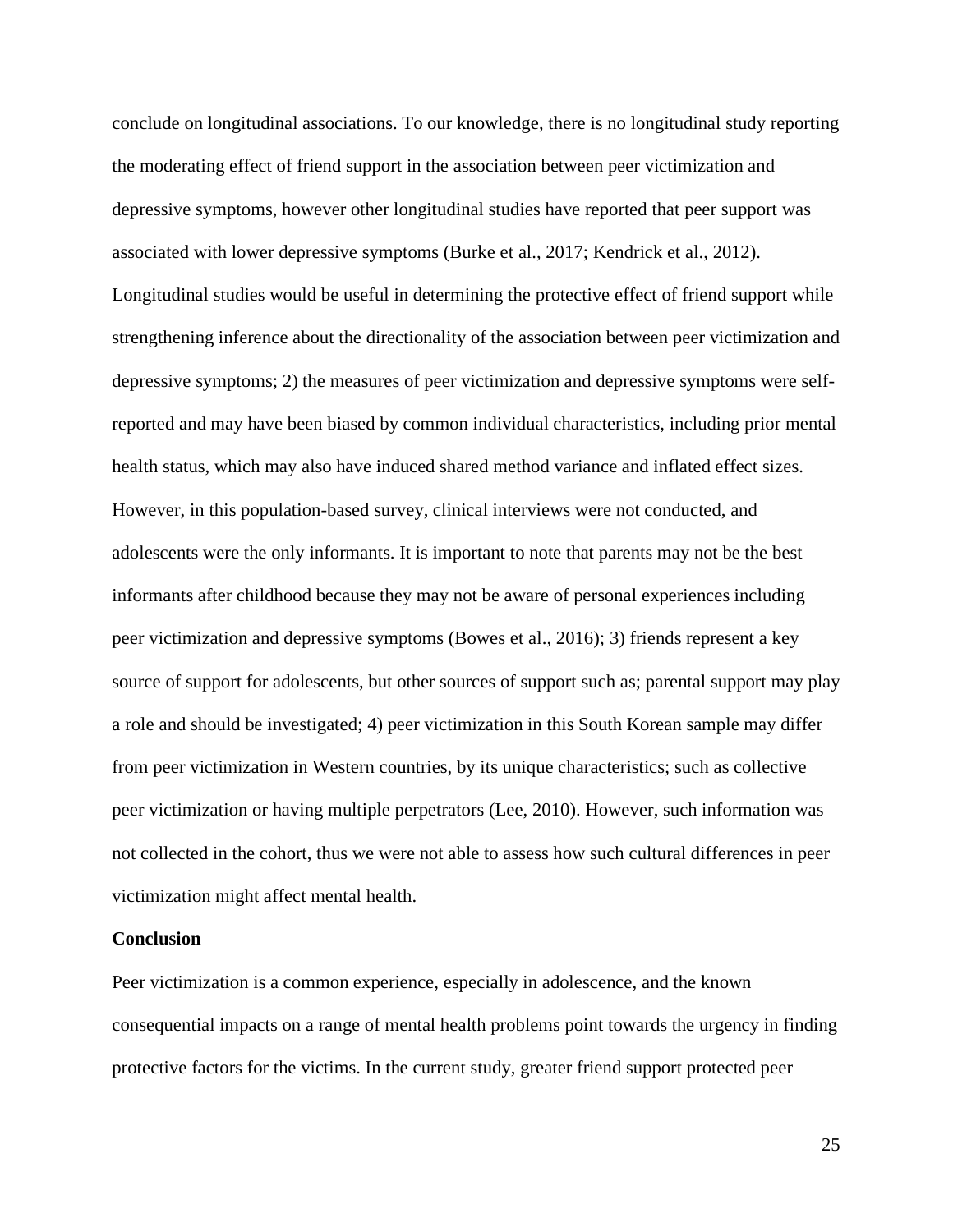victimized adolescents against depressive symptoms, which could have implications for intervention purposes. As far as we are aware, most anti-bullying interventions in schools focused at reducing bullying perpetration and victimization with promising results (Gaffney et al., 2019). Our findings suggested that leveraging friend support may represent an additional economical and readily available option to further reduce the harms of peer victimization on depressive symptoms. However more studies are needed to confirm our conclusions.

#### **Acknowledgements**:

Mrs Perret received a doctoral award from Fonds de Recherche du Québec en Santé (FRQS). Dr Ki and Dr Chon were supported by Korea Health Industry Development Institute [grant number: HL19C0028] and Dr Ki was also supported by the NRF [grant number: NRF-2019S1A5C2A03081040]. Dr Fuhrer holds a Canada Research Chair (Tier I) in Psychosocial Epidemiology. Dr Gariépy is supported by a Quebec Health Research Fund (Fonds de recherche du Québec – santé) researcher salary award. Dr Ouellet-Morin has a Canada Research Chair in the Developmental Origins of Vulnerability and Resilience. Dr Geoffroy holds a Canada Research Chair (Tier 2) in Youth Suicide Prevention.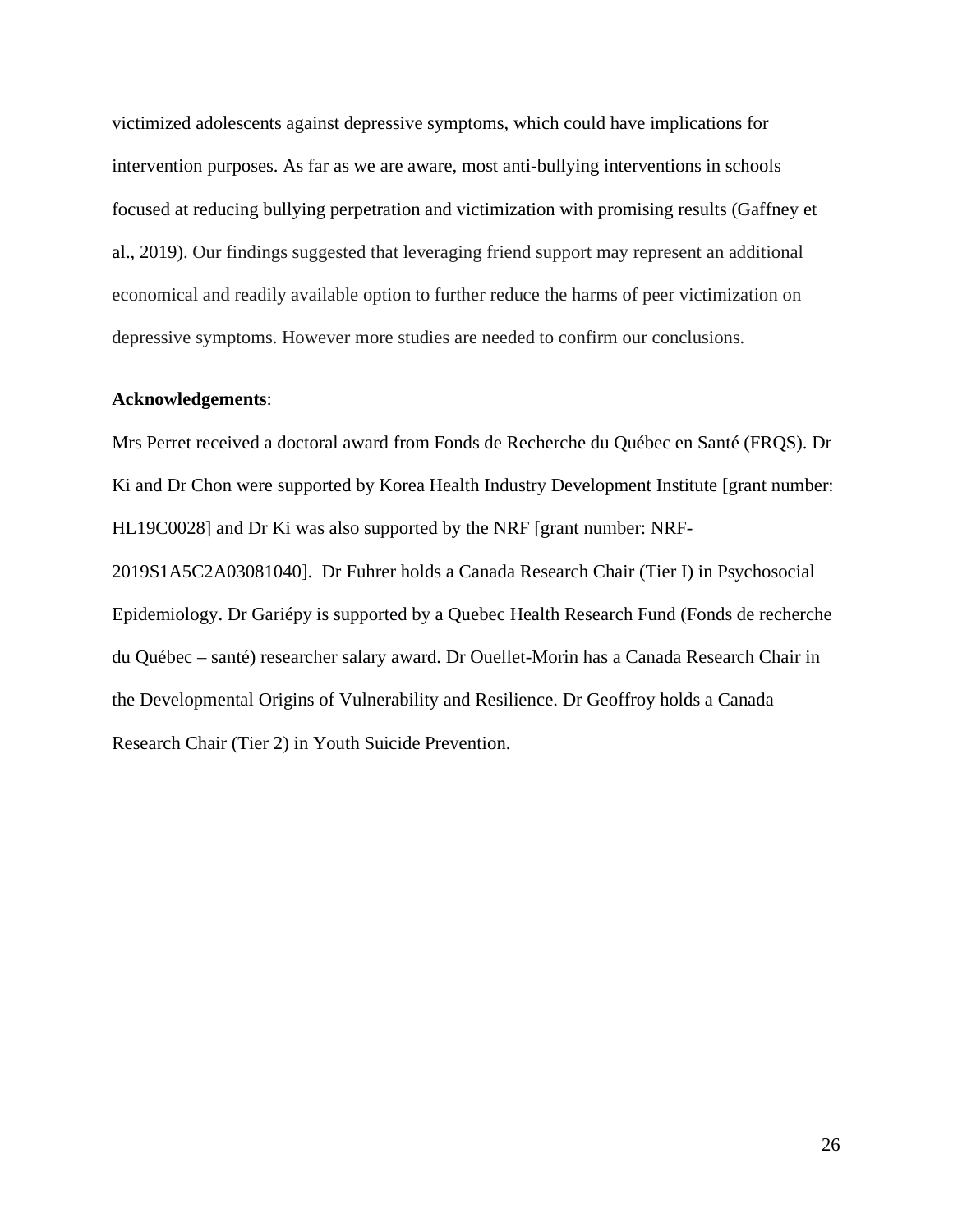## **References**

- Arango, C., Díaz-Caneja, C. M., McGorry, P. D., Rapoport, J., Sommer, I. E., Vorstman, J. A., McDaid, D., Marín, O., Serrano-Drozdowskyj, E., & Freedman, R. (2018). Preventive strategies for mental health. *The Lancet Psychiatry, 5*(7), 591-604. [https://doi.org/10.1016/S2215-0366\(18\)30057-9](https://doi.org/10.1016/S2215-0366(18)30057-9)
- Armsden, G. C., & Greenberg, M. T. (1987). The inventory of parent and peer attachment: Individual differences and their relationship to psychological well-being in adolescence. *Journal of Youth and Adolescence, 16*(5), 427-454.<https://doi.org/10.1007/BF02202939>
- Auerbach, R. P., Bigda-Peyton, J. S., Eberhart, N. K., Webb, C. A., & Ho, M.-H. R. (2011). Conceptualizing the prospective relationship between social support, stress, and depressive symptoms among adolescents. *Journal of Abnormal Child Psychology, 39*(4), 475-487.<https://doi.org/10.1007/s10802-010-9479-x>
- Bhang, S.-Y., Yoo, H.-I. K., Kim, J.-H., Kim, B.-S., Lee, Y.-S., Ahn, D.-H., Suh, D.-S., Cho, S.- C., Hwang, J.-W., & Bahn, G.-H. (2012). Victims of bullying among Korean adolescents: prevalence and association with psychopathology evaluated using the adolescent mental health and problem behavior screening questionnaire-II standardization study data. *Journal of the Korean Academy of Child and Adolescent Psychiatry, 23*(1), 23-30. <https://doi.org/10.5765/jkacap.2012.23.1.23>
- Bond, L., Carlin, J. B., Thomas, L., Rubin, K., & Patton, G. (2001). Does bullying cause emotional problems? A prospective study of young teenagers. *British Medical Journal, 323*(7311), 480-484.<https://doi.org/10.1136/bmj.323.7311.480>
- Bowes, L., Joinson, C., Wolke, D., & Lewis, G. (2016). Peer victimisation during adolescence and its impact on depression in early adulthood: prospective cohort study in the United Kingdom. *British Medical Journal, 50*(3), 176-183.<https://doi.org/10.1136/bmj.h2469>
- Burke, T., Sticca, F., & Perren, S. (2017). Everything's gonna be alright! The longitudinal interplay among social support, peer victimization, and depressive symptoms. *Journal of Youth and Adolescence, 46*(9), 1999-2014.<https://doi.org/10.1007/s10964-017-0653-0>
- Cassels, R. (1962). *The Child Behavior Rating Scale manual*: Western Psychological Services.
- Cheng, S. T., Cheung, K. C., & Cheung, C. k. (2008). Peer victimization and depression among Hong Kong adolescents. *Journal of Clinical Psychology, 64*(6), 766-776. <https://doi.org/10.1002/jclp.20489>
- Cho, B., & Lim, K. (2003). Development and validation of emotional or behavioral problems scale. *The Korean Journal of Counseling and Psychotherapy, 15*(4), 729-746.
- Cooley, J. L., Fite, P. J., Rubens, S. L., & Tunno, A. M. (2015). Peer victimization, depressive symptoms, and rule-breaking behavior in adolescence: The moderating role of peer social support. *Journal of Psychopathology and Behavioral Assessment, 37*(3), 512-522. <https://doi.org/10.1007/s10862-014-9473-7>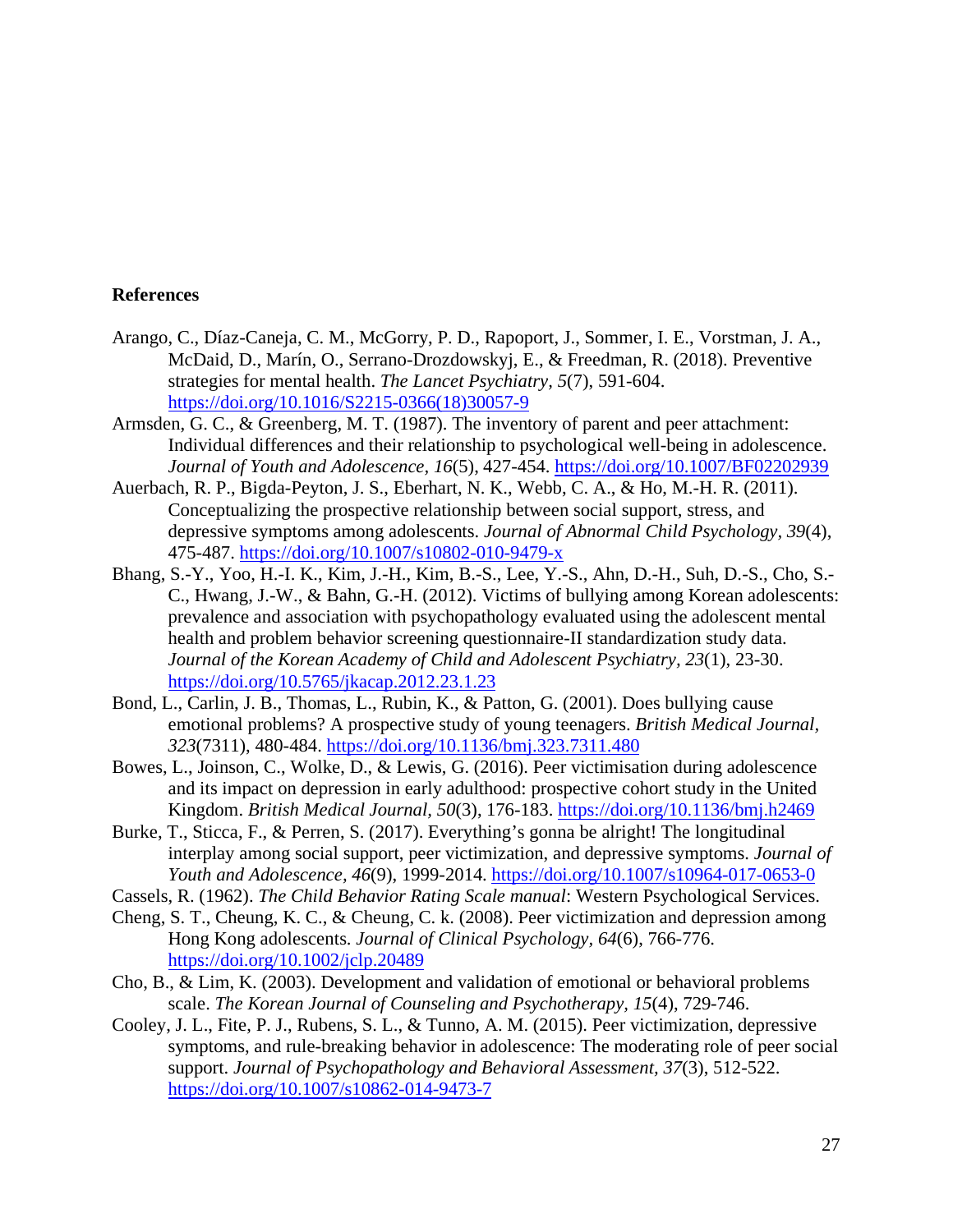- Copeland, W. E., Wolke, D., Angold, A., & Costello, E. J. (2013). Adult psychiatric outcomes of bullying and being bullied by peers in childhood and adolescence. *JAMA Psychiatry, 70*(4), 419-426.<https://doi.org/10.1001/jamapsychiatry.2013.504>
- Craig, W. (1998). The relationship among bullying, victimization, depression, anxiety, and aggression in elementary school children. *Personality and Individual Differences, 24*(1), 123-130. [https://doi.org/10.1016/S0191-8869\(97\)00145-1](https://doi.org/10.1016/S0191-8869(97)00145-1)
- Craig, W., Harel-Fisch, Y., Fogel-Grinvald, H., Dostaler, S., Hetland, J., Simons-Morton, B., Molcho, M., de Mato, M. G., Overpeck, M., & Due, P. (2009). A cross-national profile of bullying and victimization among adolescents in 40 countries. *International Journal of Public Health, 54*(2), 216-224.<https://doi.org/10.1007/s00038-009-5413-9>
- Derogatis, L. R., Lipman, R. S., Rickels, K., Uhlenhuth, E. H., & Covi, L. (1974). The Hopkins Symptom Checklist (HSCL): A self‐report symptom inventory. *Behavioral Science, 19*(1), 1-15.<https://doi.org/10.1002/bs.3830190102>
- Espelage, D. L., Mebane, S. E., & Swearer, S. M. (2004). Gender differences in bullying: Moving beyond mean level differences. In *Bullying in American schools* (pp. 37-58): Routledge.
- Finkelhor, D., Turner, H. A., & Hamby, S. (2012). Let's prevent peer victimization, not just bullying. *Child Abuse & Neglect, 36*(4), 271-274. <https://doi.org/10.1016/j.chiabu.2011.12.001>
- Gaffney, H., Farrington, D. P., & Ttofi, M. M. (2019). Examining the effectiveness of schoolbullying intervention programs globally: a meta-analysis. *International Journal of Bullying Prevention, 1*(1), 14-31.<https://doi.org/10.1007/s42380-019-0007-4>
- Gariepy, G., Honkaniemi, H., & Quesnel-Vallee, A. (2016). Social support and protection from depression: systematic review of current findings in Western countries. *The British Journal of Psychiatry, 209*(4), 284-293.<https://doi.org/10.1192/bjp.bp.115.169094>
- Geoffroy, M.-C., Boivin, M., Arseneault, L., Renaud, J., Perret, L. C., Turecki, G., Michel, G., Salla, J., Vitaro, F., & Brendgen, M. (2018). Childhood trajectories of peer victimization and prediction of mental health outcomes in midadolescence: a longitudinal populationbased study. *Canadian Medical Association Journal, 190*(2), E37-E43. <https://doi.org/10.1503/cmaj.170219>
- Hall-Lande, J. A., Eisenberg, M. E., Christenson, S. L., & Neumark-Sztainer, D. (2007). Social isolation, psychological health, and protective factors in adolescence. *Adolescence, 42*(166).
- Helsen, M., Vollebergh, W., & Meeus, W. (2000). Social support from parents and friends and emotional problems in adolescence. *Journal of Youth and Adolescence, 29*(3), 319-335. <https://doi.org/10.1023/A:1005147708827>
- Holt, M. K., & Espelage, D. L. (2007). Perceived social support among bullies, victims, and bully-victims. *Journal of Youth and Adolescence, 36*(8), 984-994. <https://doi.org/10.1007/s10964-006-9153-3>
- Hong, H. C., & Min, A. (2018). Peer victimization, supportive parenting, and depression among adolescents in South Korea: A longitudinal study. *Journal of Pediatric Nursing, 43*, e100-e105.<https://doi.org/10.1016/j.pedn.2018.08.002>
- Hong, J. S., Kim, D. H., & Piquero, A. R. (2017). Assessing the links between punitive parenting, peer deviance, social isolation and bullying perpetration and victimization in South Korean adolescents. *Child Abuse & Neglect, 73*, 63-70. <https://doi.org/10.1016/j.chiabu.2017.09.017>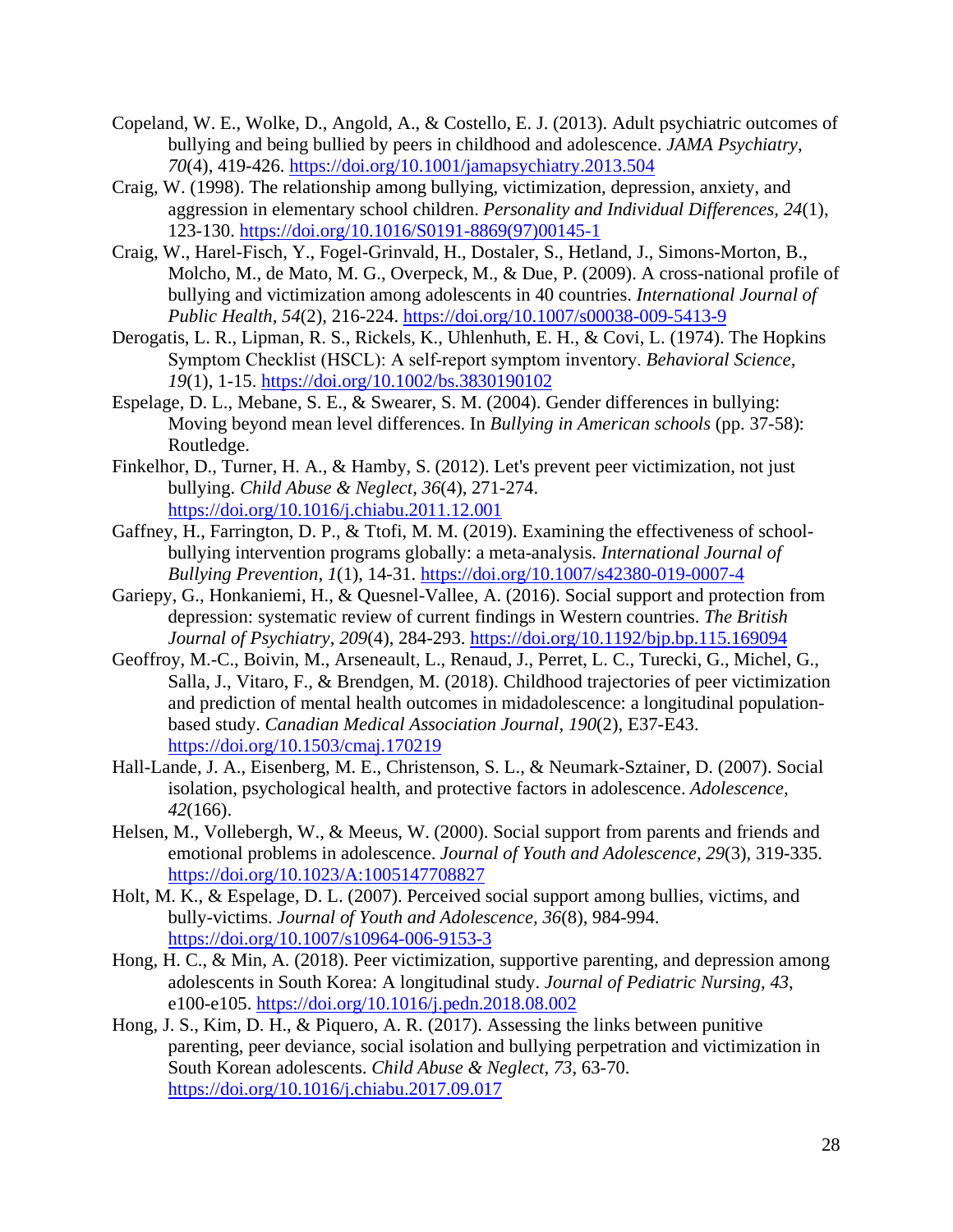- Huh, M. Y. (2000). *The study for the development and validation of parenting behavior inventory perceived by adolescent.* (Unpublished doctoral dissertation), Ewha Womans University, Seoul, Korea.
- Hwang, M.-K. (2010). *The relationship between parent-peer attachment of multi-culture children and social anxiety.* (Unpublished master's thesis), Pukyong National University, Busan, Korea.
- Jung, D., Park, H., Kim, H., Kim, J., & Kwon, S. (2017). *Research on the elementary school violence condition and plan for countermeasures*. <https://www.kedi.re.kr/khome/main/research/selectPubForm.do?plNum0=11609>
- Kendrick, K., Jutengren, G., & Stattin, H. (2012). The protective role of supportive friends against bullying perpetration and victimization. *Journal of Adolescence, 35*(4), 1069- 1080.<https://doi.org/10.1016/j.adolescence.2012.02.014>
- Kim, J.-H., Kim, J. Y., & Kim, S.-S. (2016). School violence, depressive symptoms, and helpseeking behavior: a gender-stratified analysis of biethnic adolescents in South Korea. *Journal of Preventive Medicine and Public Health, 49*(1), 61. <https://doi.org/10.3961/jpmph.15.060>
- Kim, J., Kim, G., & Won, H. (1983). Symptom checklist-90-revision (SCL-90-R) in psychiatric outpatients. *Mental Health Research, 1*(1), 150-168.
- Kim, J., Yeon, B., & Chung, E. (2018). *Report on the 2018 Korea Youth Media Use and Harmful Environment Survey*. [http://www.mogef.go.kr/mp/pcd/mp\\_pcd\\_s001d.do?mid=plc502&bbtSn=704766](http://www.mogef.go.kr/mp/pcd/mp_pcd_s001d.do?mid=plc502&bbtSn=704766)
- Kim, J. Y., Sung, S. M., & Kim, J. B. (2015). Bully-victims and their depression, aggression: Self-control and experience of domestic violence. *Journal of School Social Work, 31*, 83- 109.
- Kim, K., Won, H., Lee, J., & Kim, K. (1978). Standardization study of symptom check list-90 in Korea I: characteristics of normal responses. *Journal of the Korean Neuropsychiatric Association, 17*(4), 449-458.
- Kim, Y. S., Koh, Y.-J., & Leventhal, B. L. (2004). Prevalence of school bullying in Korean middle school students. *Archives of Pediatrics & Adolescent Medicine, 158*(8), 737-741. <https://doi.org/10.1001/archpedi.158.8.737>
- Klomek, A. B., Marrocco, F., Kleinman, M., Schonfeld, I. S., & Gould, M. S. (2007). Bullying, depression, and suicidality in adolescents. *Journal of the American Academy of Child & Adolescent Psychiatry, 46*(1), 40-49. <https://doi.org/10.1097/01.chi.0000242237.84925.18>
- Klomek, A. B., Sourander, A., & Elonheimo, H. (2015). Bullying by peers in childhood and effects on psychopathology, suicidality, and criminality in adulthood. *The Lancet Psychiatry, 2*(10), 930-941. [https://doi.org/10.1016/S2215-0366\(15\)00223-0](https://doi.org/10.1016/S2215-0366(15)00223-0)
- Koo, H., Kwak, K., & Smith, P. K. (2008). Victimization in Korean schools: The nature, incidence, and distinctive features of Korean bullying or wang-ta. *Journal of School Violence, 7*(4), 119-139.<https://doi.org/10.1080/15388220801974084>
- Koyanagi, A., Oh, H., Carvalho, A. F., Smith, L., Haro, J. M., Vancampfort, D., Stubbs, B., & DeVylder, J. E. (2019). Bullying victimization and suicide attempt among adolescents aged 12–15 years from 48 countries. *Journal of the American Academy of Child & Adolescent Psychiatry, 58*(9), 907-918. e904.<https://doi.org/10.1016/j.jaac.2018.10.018>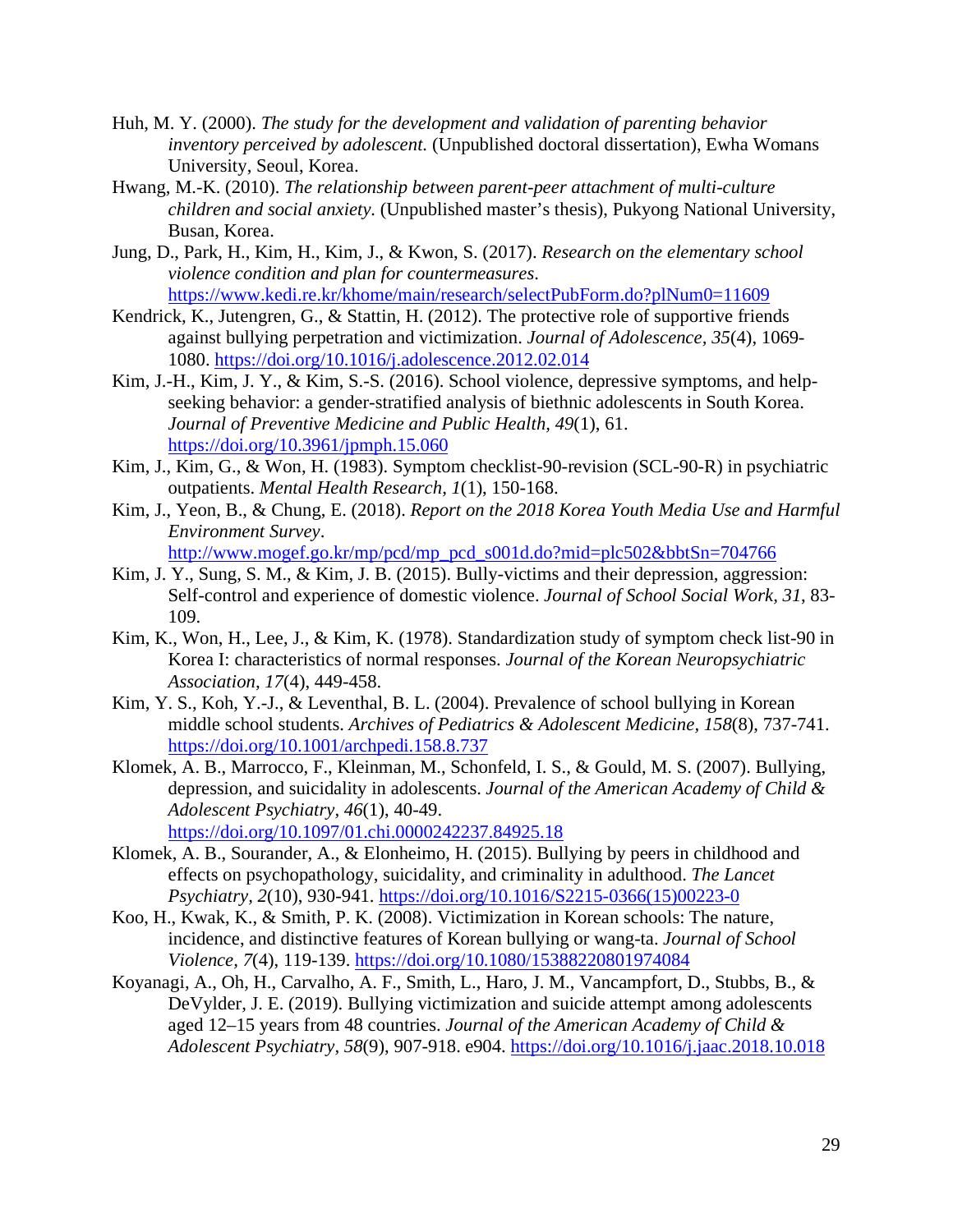- La Greca, A. M., & Harrison, H. M. (2005). Adolescent peer relations, friendships, and romantic relationships: Do they predict social anxiety and depression? *Journal of Clinical Child and Adolescent Psychology, 34*(1), 49-61. [https://doi.org/10.1207/s15374424jccp3401\\_5](https://doi.org/10.1207/s15374424jccp3401_5)
- Lee, C.-H. (2010). Personal and interpersonal correlates of bullying behaviors among Korean middle school students. *Journal of Interpersonal Violence, 25*(1), 152-176. <https://doi.org/10.1177/0886260508329124>
- Lee, E. J., Kim, J. B., Im Hee Shin, K. H. L., Lee, S. H., Cho, G. A., Sung, H. M., Jung, S. W., Zmimmerman, M., & Lee, Y. (2010). Current use of depression rating scales in mental health setting. *Psychiatry Investigation, 7*(3), 170.<https://doi.org/10.4306/pi.2010.7.3.170>
- Lee, J. Y., & Park, S. H. (2017). Interplay between attachment to peers and parents in Korean adolescents' behavior problems. *Journal of Child and Family Studies, 26*(1), 57-66. <https://doi.org/10.1007/s10826-016-0552-0>
- Lee, S., Oh, I., & Lee, J. (2014). Psychosocial characteristics of bullies, victims, bully-victims among elementary school students. *Korean Journal of Youth Studies, 21*, 391-416.
- Malecki, C. K., & Demaray, M. K. (2002). Measuring perceived social support: Development of the child and adolescent social support scale (CASSS). *Psychology in the Schools, 39*(1), 1-18.<https://doi.org/10.1002/pits.10004>
- Martin-Storey, A., Temcheff, C., Dery, M., Poirier, M., Verlaan, P., & Lemelin, J.-P. (2018). Trajectories of internalizing problems during the transition to adolescence in children with and without conduct problems. *International Journal of Behavioral Development, 42*(5), 464-473.<https://doi.org/10.1177/0165025417730681>
- Minkkinen, J. (2014). Associations between school-related factors and depressive symptoms among children: A comparative study, Finland and Norway. *School Psychology International, 35*(5), 463-474.<https://doi.org/10.1177/0143034313511008>
- Moore, S. E., Norman, R. E., Suetani, S., Thomas, H. J., Sly, P. D., & Scott, J. G. (2017). Consequences of bullying victimization in childhood and adolescence: A systematic review and meta-analysis. *World Journal of Psychiatry, 7*(1), 60. <https://doi.org/10.5498/wjp.v7.i1.60>
- NYPI. (2010). *The 2010 Korean children and youth panel survey I project report*
- *National Youth Policy Institute*. [http://archive.nypi.re.kr](http://archive.nypi.re.kr/)
- NYPI. (2014). NYPI Survey Panel. [https://www.nypi.re.kr/archive/brdartcl/boardarticleList.do?brd\\_id=BDIDX\\_3A94C7B4](https://www.nypi.re.kr/archive/brdartcl/boardarticleList.do?brd_id=BDIDX_3A94C7B4Y1bY00jGQSP1xB&menu_nix=tli3O5c4&srch_mu_lang=ENG) [Y1bY00jGQSP1xB&menu\\_nix=tli3O5c4&srch\\_mu\\_lang=ENG](https://www.nypi.re.kr/archive/brdartcl/boardarticleList.do?brd_id=BDIDX_3A94C7B4Y1bY00jGQSP1xB&menu_nix=tli3O5c4&srch_mu_lang=ENG)
- Olweus, D. (1993). *Bullying at school: What we know and what we can do*: Blackwell Publishing.
- Oncioiu, S. I., Orri, M., Boivin, M., Geoffroy, M.-C., Arseneault, L., Brendgen, M., Vitaro, F., Navarro, M. C., Galéra, C., & Tremblay, R. E. (2020). Early childhood factors associated with peer victimization trajectories from 6 to 17 years of age. *Pediatrics, 145*(5). <https://doi.org/10.1542/peds.2019-2654>
- Park, S.-C., Kim, D., & Jang, E. Y. (2016). Prevalence and symptomatic correlates of interpersonal trauma in South Korean outpatients with major depressive disorder. *Comprehensive Psychiatry, 66*, 46-52.<https://doi.org/10.4306/pi.2015.12.1.29>
- Park, S., Kim, J.-W., Kim, B.-N., Bae, J.-H., Shin, M.-S., Yoo, H.-J., & Cho, S.-C. (2015). Clinical characteristics and precipitating factors of adolescent suicide attempters admitted for psychiatric inpatient care in South Korea. *Psychiatry Investigation, 12*(1), 29. <https://doi.org/10.1016/j.comppsych.2015.12.006>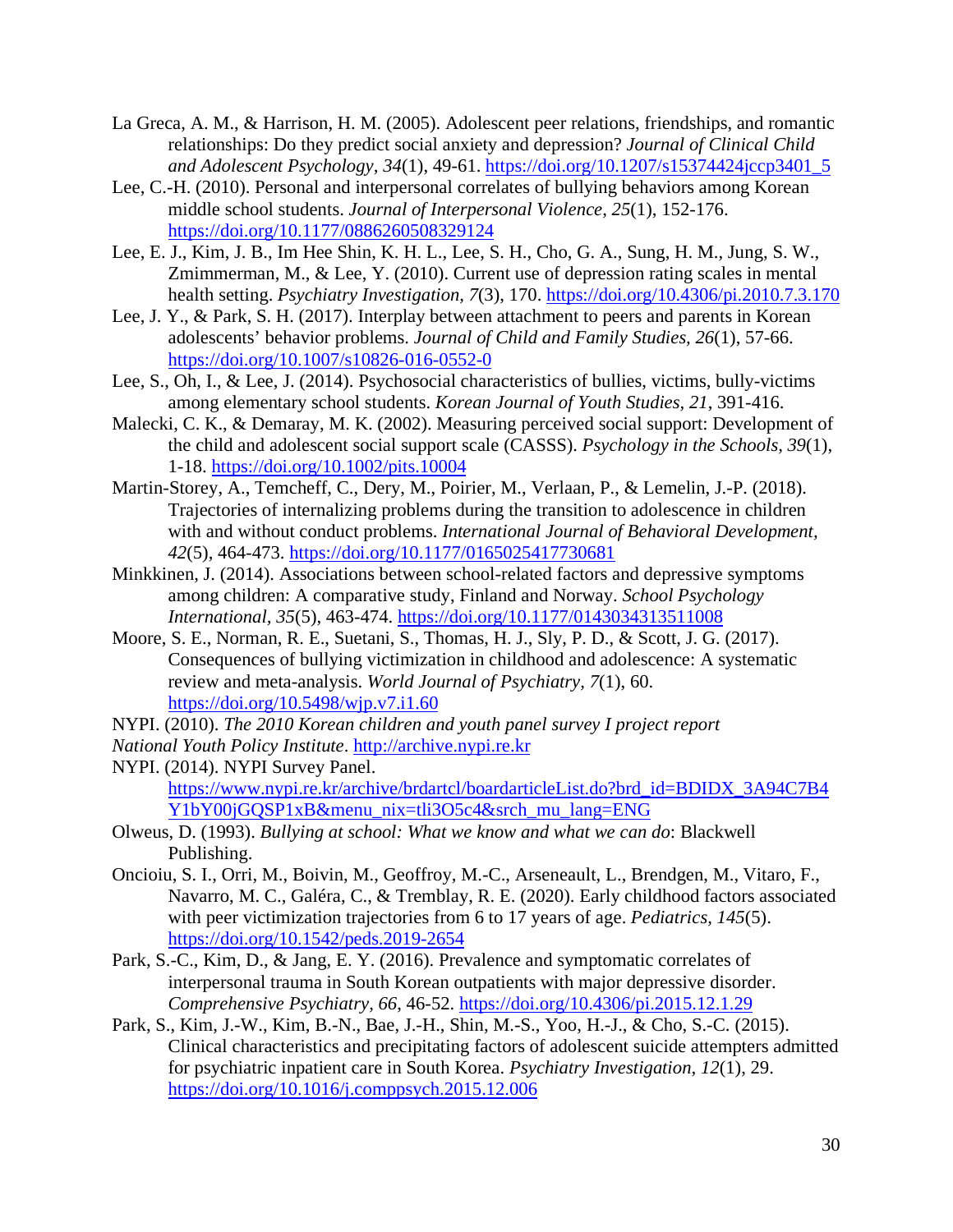- Patel, V., & Goodman, A. (2007). Researching protective and promotive factors in mental health. In. Oxford University Press.
- Pouwelse, M., Bolman, C., Lodewijkx, H., & Spaa, M. (2011). Gender differences and social support: Mediators or moderators between peer victimization and depressive feelings? *Psychology in the Schools, 48*(8), 800-814.<https://doi.org/10.1002/pits.20589>
- Reijntjes, A., Kamphuis, J. H., Prinzie, P., & Telch, M. J. (2010). Peer victimization and internalizing problems in children: A meta-analysis of longitudinal studies. *Child Abuse & Neglect, 34*(4), 244-252.<https://doi.org/10.1016/j.chiabu.2009.07.009>
- Rueger, S. Y., Malecki, C. K., & Demaray, M. K. (2010). Relationship between multiple sources of perceived social support and psychological and academic adjustment in early adolescence: Comparisons across gender. *Journal of Youth and Adolescence, 39*(1), 47. <https://doi.org/10.1007/s10964-008-9368-6>
- Rueger, S. Y., Malecki, C. K., Pyun, Y., Aycock, C., & Coyle, S. (2016). A meta-analytic review of the association between perceived social support and depression in childhood and adolescence. *Psychological Bulletin, 142*(10), 1017.<https://doi.org/10.1037/bul0000058>
- Saluja, G., Iachan, R., Scheidt, P. C., Overpeck, M. D., Sun, W., & Giedd, J. N. (2004). Prevalence of and risk factors for depressive symptoms among young adolescents. *Archives of Pediatrics & Adolescent Medicine, 158*(8), 760-765. <https://doi.org/10.1001/archpedi.158.8.760>
- Scardera, S., Perret, L. C., Ouellet-Morin, I., Gariépy, G., Juster, R.-P., Boivin, M., Turecki, G., Tremblay, R. E., Côté, S., & Geoffroy, M.-C. (2020). Association of social support during adolescence with depression, anxiety, and suicidal ideation in young adults. *JAMA Network Open, 3*(12), e2027491-e2027491. <https://doi.org/10.1001/jamanetworkopen.2020.27491>
- Takizawa, R., Maughan, B., & Arseneault, L. (2014). Adult health outcomes of childhood bullying victimization: evidence from a five-decade longitudinal British birth cohort. *American Journal of Psychiatry, 171*(7), 777-784. <https://doi.org/10.1176/appi.ajp.2014.13101401>
- Tanigawa, D., Furlong, M. J., Felix, E. D., & Sharkey, J. D. (2011). The protective role of perceived social support against the manifestation of depressive symptoms in peer victims. *Journal of School Violence, 10*(4), 393-412. <https://doi.org/10.1080/15388220.2011.602614>
- Turner, H. A., Finkelhor, D., & Ormrod, R. (2010). Child mental health problems as risk factors for victimization. *Child Maltreatment, 15*(2), 132-143. <https://doi.org/10.1177/1077559509349450>
- Turner, M. G., Exum, M. L., Brame, R., & Holt, T. J. (2013). Bullying victimization and adolescent mental health: General and typological effects across sex. *Journal of Criminal Justice, 41*(1), 53-59.<https://doi.org/10.1016/j.jcrimjus.2012.12.005>
- Walker, H. M. (1983). *Walker problem behavior identification checklist: Manual*: Western Psychological Services.
- Williams, S. G., Langhinrichsen-Rohling, J., Wornell, C., & Finnegan, H. (2017). Adolescents transitioning to high school: Sex differences in bullying victimization associated with depressive symptoms, suicide ideation, and suicide attempts. *The Journal of School Nursing, 33*(6), 467-479.<https://doi.org/10.1177/1059840516686840>
- Yang, S.-J., Kim, J.-M., Kim, S.-W., Shin, I.-S., & Yoon, J.-S. (2006). Bullying and victimization behaviors in boys and girls at South Korean primary schools. *Journal of the*